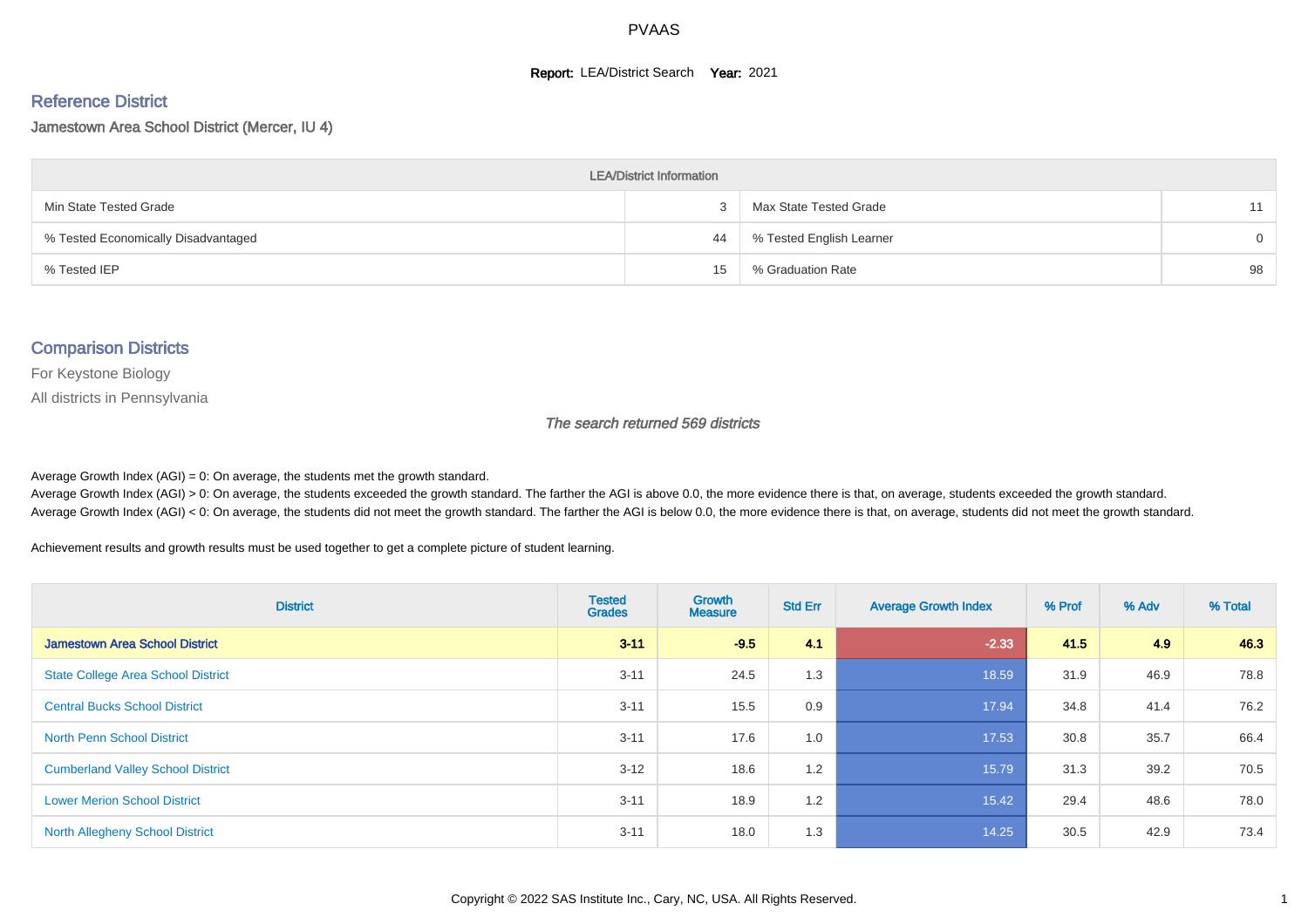| <b>District</b>                               | <b>Tested</b><br><b>Grades</b> | <b>Growth</b><br><b>Measure</b> | <b>Std Err</b> | <b>Average Growth Index</b> | % Prof | % Adv | % Total |
|-----------------------------------------------|--------------------------------|---------------------------------|----------------|-----------------------------|--------|-------|---------|
| <b>Jamestown Area School District</b>         | $3 - 11$                       | $-9.5$                          | 4.1            | $-2.33$                     | 41.5   | 4.9   | 46.3    |
| <b>Dallastown Area School District</b>        | $3 - 11$                       | 19.9                            | 1.4            | 14.14                       | 36.8   | 34.2  | 71.0    |
| <b>Spring-Ford Area School District</b>       | $3 - 11$                       | 16.6                            | 1.2            | 14.02                       | 30.4   | 45.3  | 75.7    |
| <b>Colonial School District</b>               | $3 - 11$                       | 22.1                            | 1.6            | 13.55                       | 27.2   | 43.5  | 70.6    |
| <b>Souderton Area School District</b>         | $3 - 11$                       | 18.5                            | 1.4            | 12.86                       | 39.2   | 31.2  | 70.4    |
| <b>Tyrone Area School District</b>            | $3 - 12$                       | 29.2                            | 2.3            | 12.86                       | 36.6   | 29.1  | 65.7    |
| <b>Council Rock School District</b>           | $3 - 11$                       | 13.5                            | 1.1            | 12.27                       | 32.0   | 35.4  | 67.4    |
| <b>Littlestown Area School District</b>       | $3 - 11$                       | 28.7                            | 2.4            | 11.83                       | 38.4   | 29.3  | 67.7    |
| <b>Warwick School District</b>                | $3 - 11$                       | 21.7                            | 1.8            | 11.76                       | 27.7   | 36.3  | 64.0    |
| <b>Hempfield School District</b>              | $3 - 11$                       | 13.4                            | 1.3            | 10.53                       | 29.9   | 36.8  | 66.7    |
| <b>Derry Township School District</b>         | $3 - 10$                       | 20.1                            | 2.0            | 10.20                       | 32.8   | 46.9  | 79.7    |
| <b>Loyalsock Township School District</b>     | $3-12$                         | 26.7                            | 2.7            | 9.92                        | 36.8   | 35.1  | 71.9    |
| New Hope-Solebury School District             | $3 - 11$                       | 28.8                            | 2.9            | 9.77                        | 31.6   | 50.0  | 81.6    |
| <b>Delaware Valley School District</b>        | $3 - 11$                       | 15.7                            | 1.6            | 9.62                        | 36.7   | 32.1  | 68.8    |
| Fox Chapel Area School District               | $3 - 11$                       | 17.6                            | 1.9            | 9.47                        | 22.9   | 52.0  | 74.9    |
| <b>Wayne Highlands School District</b>        | $3 - 11$                       | 22.5                            | 2.5            | 9.16                        | 33.8   | 40.4  | 74.2    |
| <b>Unionville-Chadds Ford School District</b> | $3 - 11$                       | 15.8                            | 1.7            | 9.12                        | 31.2   | 48.0  | 79.2    |
| Palmyra Area School District                  | $3 - 11$                       | 16.2                            | 1.8            | 9.02                        | 38.8   | 34.0  | 72.8    |
| <b>Marple Newtown School District</b>         | $3 - 11$                       | 20.6                            | 2.3            | 8.95                        | 31.1   | 42.7  | 73.8    |
| <b>Central York School District</b>           | $3 - 12$                       | 12.9                            | 1.5            | 8.64                        | 31.4   | 24.1  | 55.5    |
| <b>Saucon Valley School District</b>          | $3 - 11$                       | 18.9                            | 2.2            | 8.48                        | 26.0   | 39.6  | 65.6    |
| <b>Southern York County School District</b>   | $3 - 11$                       | 15.5                            | 1.8            | 8.48                        | 37.6   | 29.2  | 66.8    |
| <b>Upper Darby School District</b>            | $3 - 12$                       | 11.2                            | 1.4            | 8.28                        | 23.8   | 11.8  | 35.6    |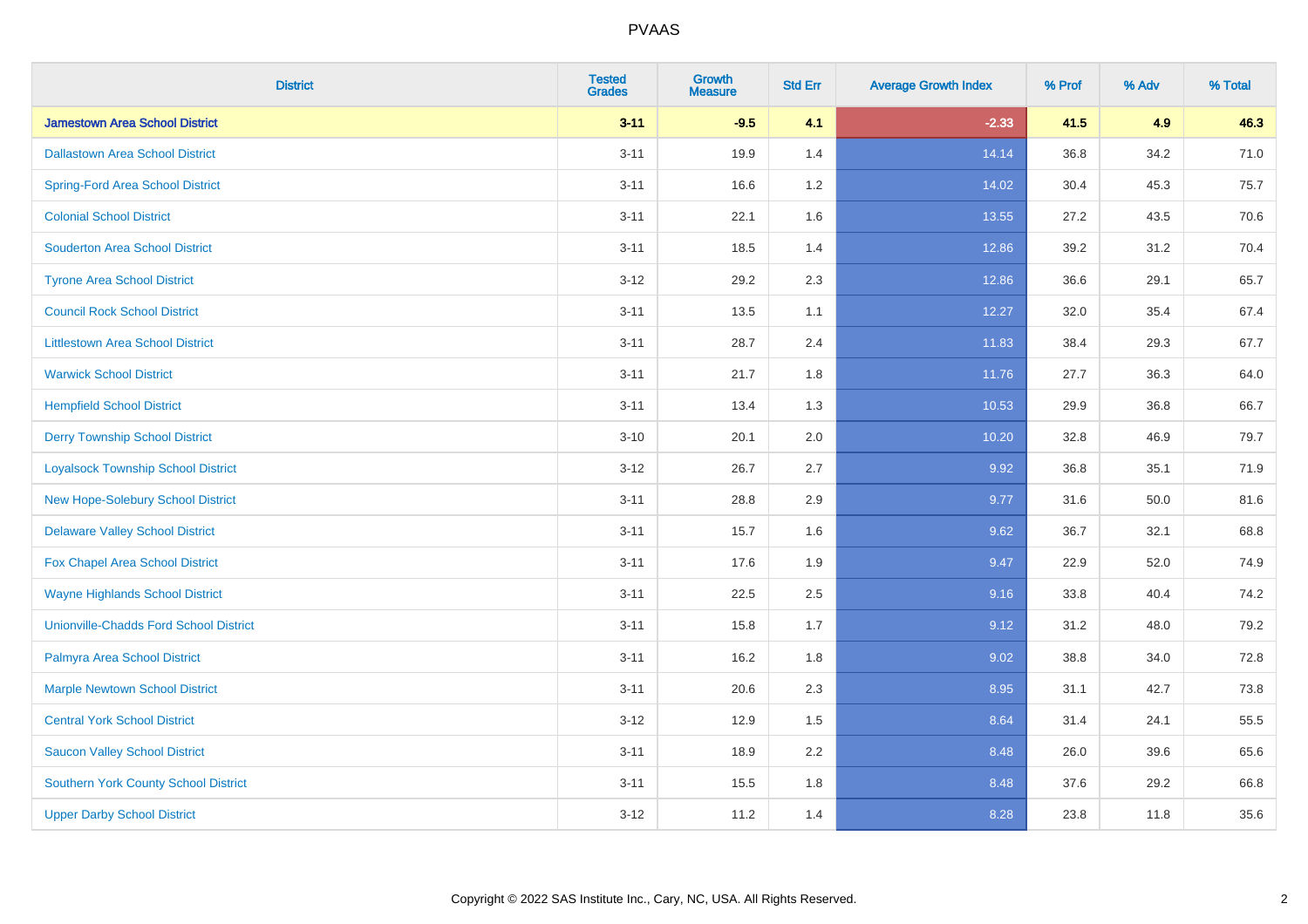| <b>District</b>                           | <b>Tested</b><br><b>Grades</b> | <b>Growth</b><br><b>Measure</b> | <b>Std Err</b> | <b>Average Growth Index</b> | % Prof | % Adv | % Total |
|-------------------------------------------|--------------------------------|---------------------------------|----------------|-----------------------------|--------|-------|---------|
| <b>Jamestown Area School District</b>     | $3 - 11$                       | $-9.5$                          | 4.1            | $-2.33$                     | 41.5   | 4.9   | 46.3    |
| <b>Collegium Charter School</b>           | $3 - 10$                       | 21.2                            | 2.6            | 8.18                        | 25.4   | 16.4  | 41.8    |
| <b>Peters Township School District</b>    | $3 - 11$                       | 14.1                            | 1.7            | 8.16                        | 35.2   | 41.6  | 76.8    |
| <b>Upper Saint Clair School District</b>  | $3 - 11$                       | 13.8                            | 1.8            | 7.86                        | 32.2   | 44.5  | 76.7    |
| <b>Mifflin County School District</b>     | $3 - 11$                       | 12.3                            | 1.6            | 7.69                        | 35.1   | 15.1  | 50.3    |
| <b>East Penn School District</b>          | $3 - 11$                       | 8.9                             | 1.2            | 7.61                        | 32.8   | 26.4  | 59.2    |
| <b>Manheim Township School District</b>   | $3 - 12$                       | 10.9                            | 1.5            | 7.51                        | 30.9   | 31.0  | 61.9    |
| <b>Mountain View School District</b>      | $3 - 11$                       | 24.2                            | 3.4            | 7.20                        | 45.8   | 37.3  | 83.0    |
| <b>Danville Area School District</b>      | $3 - 11$                       | 18.4                            | 2.6            | 7.19                        | 32.0   | 46.1  | 78.1    |
| <b>Upper Merion Area School District</b>  | $3 - 11$                       | 14.0                            | 2.0            | 7.15                        | 34.4   | 32.6  | 67.0    |
| <b>Whitehall-Coplay School District</b>   | $3 - 11$                       | 11.8                            | 1.7            | 7.06                        | 32.3   | 21.7  | 54.0    |
| <b>Camp Hill School District</b>          | $3 - 12$                       | 20.7                            | 2.9            | 7.00                        | 32.3   | 41.4  | 73.7    |
| <b>Methacton School District</b>          | $3 - 11$                       | 11.0                            | 1.6            | 6.94                        | 36.0   | 33.6  | 69.6    |
| <b>Millcreek Township School District</b> | $3 - 11$                       | 9.1                             | 1.4            | 6.61                        | 34.5   | 30.1  | 64.6    |
| <b>Neshaminy School District</b>          | $3 - 11$                       | 8.6                             | 1.3            | 6.56                        | 31.3   | 23.9  | 55.2    |
| <b>Manheim Central School District</b>    | $3 - 11$                       | 12.8                            | 2.0            | 6.52                        | 27.8   | 35.4  | 63.2    |
| <b>Cocalico School District</b>           | $3 - 11$                       | 12.3                            | 1.9            | 6.48                        | 28.2   | 32.3  | 60.5    |
| <b>Armstrong School District</b>          | $3 - 11$                       | 9.8                             | 1.6            | 6.22                        | 32.8   | 24.6  | 57.4    |
| <b>Tuscarora School District</b>          | $3 - 11$                       | 13.4                            | 2.2            | 6.20                        | 37.1   | 26.3  | 63.4    |
| <b>Franklin Regional School District</b>  | $3 - 11$                       | 11.3                            | 1.8            | 6.13                        | 30.0   | 35.0  | 65.0    |
| <b>Agora Cyber Charter School</b>         | $3 - 11$                       | 14.6                            | 2.4            | 6.03                        | 24.7   | 19.5  | 44.2    |
| <b>Indiana Area School District</b>       | $3 - 11$                       | 12.0                            | 2.0            | 5.98                        | 30.0   | 30.4  | 60.3    |
| <b>Punxsutawney Area School District</b>  | $3 - 11$                       | 15.8                            | 2.7            | 5.83                        | 18.6   | 29.0  | 47.6    |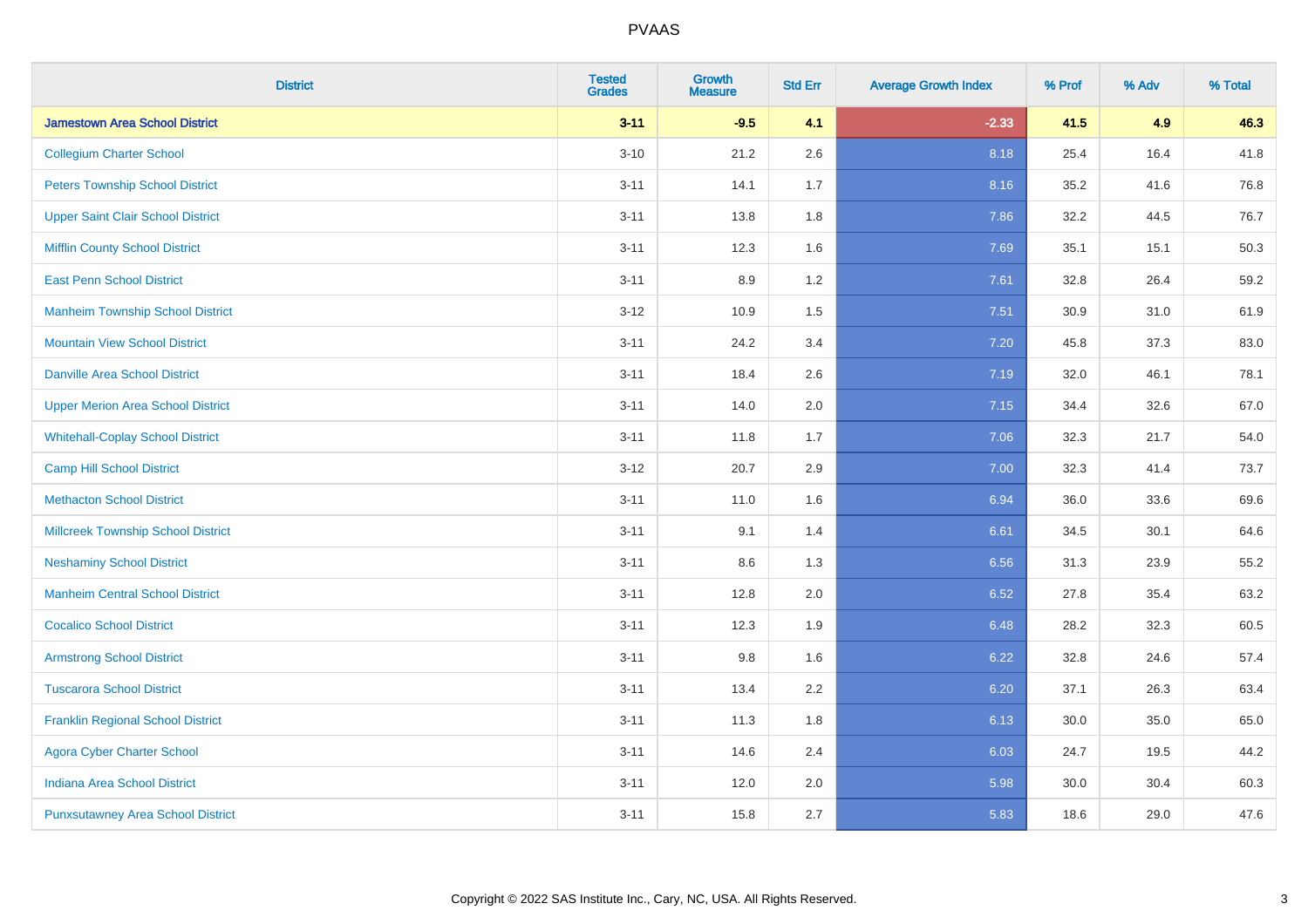| <b>District</b>                              | <b>Tested</b><br><b>Grades</b> | <b>Growth</b><br><b>Measure</b> | <b>Std Err</b> | <b>Average Growth Index</b> | % Prof | % Adv | % Total |
|----------------------------------------------|--------------------------------|---------------------------------|----------------|-----------------------------|--------|-------|---------|
| <b>Jamestown Area School District</b>        | $3 - 11$                       | $-9.5$                          | 4.1            | $-2.33$                     | 41.5   | 4.9   | 46.3    |
| <b>Blue Mountain School District</b>         | $3 - 10$                       | 12.2                            | 2.1            | 5.81                        | 30.7   | 26.1  | 56.8    |
| <b>Harbor Creek School District</b>          | $3 - 11$                       | 13.4                            | 2.3            | 5.80                        | 34.5   | 40.7  | 75.2    |
| <b>Pequea Valley School District</b>         | $3 - 11$                       | 18.0                            | 3.1            | 5.74                        | 29.2   | 37.5  | 66.7    |
| Lampeter-Strasburg School District           | $3 - 12$                       | 11.0                            | 1.9            | 5.69                        | 35.4   | 32.3  | 67.7    |
| <b>Hermitage School District</b>             | $3 - 12$                       | 14.0                            | 2.5            | 5.59                        | 34.0   | 27.0  | 61.0    |
| <b>Pine-Richland School District</b>         | $3 - 11$                       | 9.3                             | 1.7            | 5.56                        | 42.3   | 35.8  | 78.1    |
| <b>Lake-Lehman School District</b>           | $3 - 11$                       | 14.9                            | 2.8            | 5.34                        | 25.8   | 22.5  | 48.3    |
| Penns Valley Area School District            | $3 - 12$                       | 14.1                            | 2.6            | 5.33                        | 29.6   | 23.3  | 52.9    |
| <b>Avon Grove School District</b>            | $3 - 10$                       | 7.6                             | 1.4            | 5.29                        | 33.7   | 33.2  | 67.0    |
| <b>Cornwall-Lebanon School District</b>      | $3 - 11$                       | 8.2                             | 1.6            | 5.24                        | 28.0   | 20.5  | 48.6    |
| <b>West Branch Area School District</b>      | $3 - 11$                       | 17.0                            | 3.3            | 5.20                        | 47.1   | 19.1  | 66.2    |
| <b>Fleetwood Area School District</b>        | $3 - 10$                       | 10.4                            | 2.0            | 5.19                        | 31.7   | 25.8  | 57.5    |
| <b>Pennridge School District</b>             | $3 - 10$                       | 7.4                             | 1.5            | 5.10                        | 32.0   | 27.6  | 59.6    |
| Pen Argyl Area School District               | $3 - 12$                       | 12.8                            | 2.5            | 5.10                        | 28.5   | 23.8  | 52.3    |
| <b>Berlin Brothersvalley School District</b> | $3 - 11$                       | 19.6                            | 4.0            | 4.93                        | 28.3   | 41.3  | 69.6    |
| <b>Easton Area School District</b>           | $3 - 12$                       | 6.3                             | 1.3            | 4.91                        | 24.1   | 13.0  | 37.1    |
| <b>Quaker Valley School District</b>         | $3 - 11$                       | 12.2                            | 2.5            | 4.90                        | 39.5   | 26.4  | 65.9    |
| <b>Belle Vernon Area School District</b>     | $3 - 11$                       | 11.1                            | 2.3            | 4.88                        | 31.6   | 25.4  | 57.1    |
| <b>Lehighton Area School District</b>        | $3 - 11$                       | 11.4                            | 2.4            | 4.84                        | 30.5   | 24.9  | 55.3    |
| <b>Iroquois School District</b>              | $3 - 11$                       | 13.6                            | 2.8            | 4.83                        | 33.3   | 16.0  | 49.4    |
| <b>Penn Manor School District</b>            | $3 - 11$                       | 7.1                             | 1.5            | 4.82                        | 26.7   | 20.5  | 47.2    |
| <b>Lakeland School District</b>              | $3 - 11$                       | 13.3                            | 2.8            | 4.80                        | 22.2   | 21.2  | 43.4    |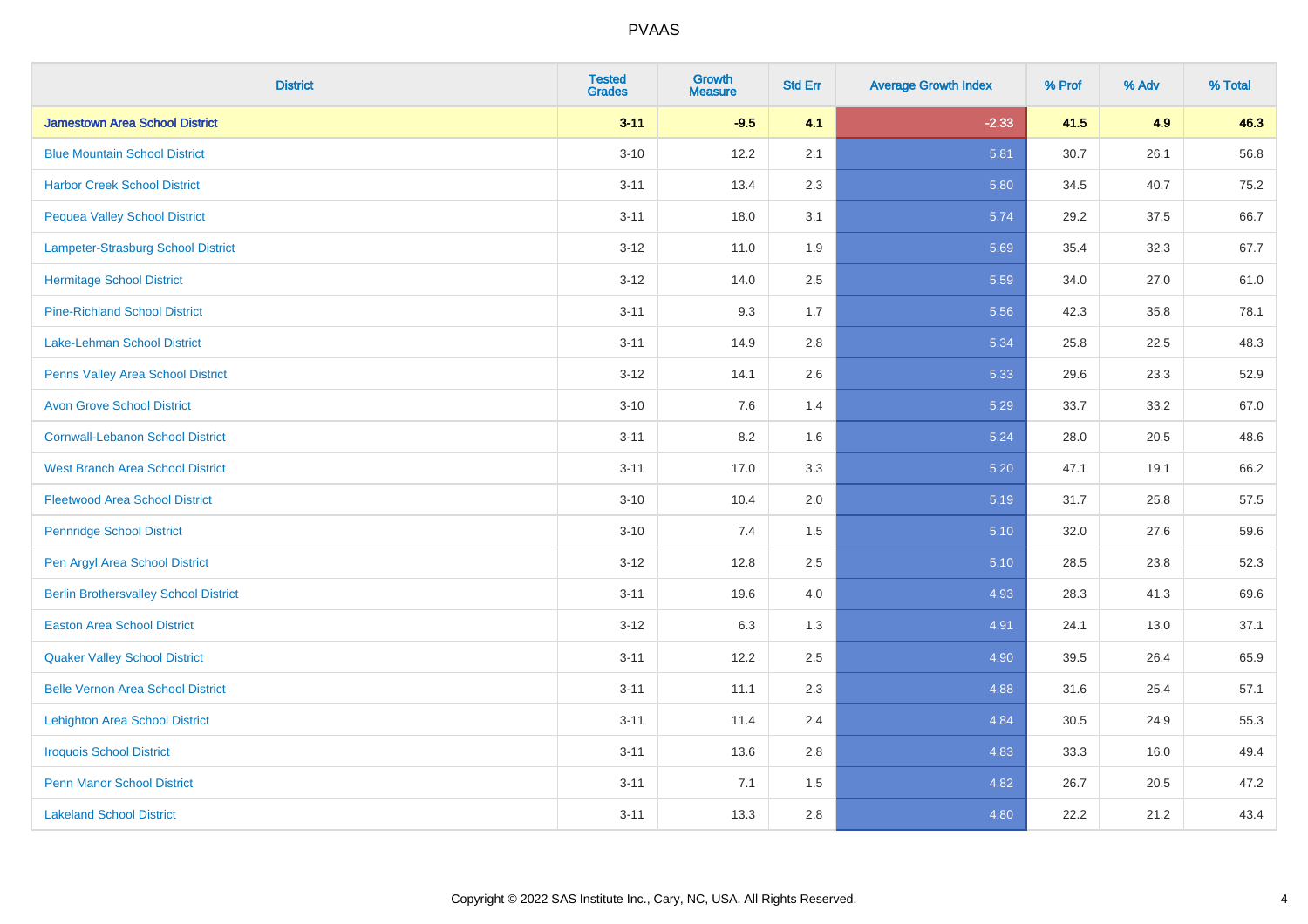| <b>District</b>                                | <b>Tested</b><br><b>Grades</b> | Growth<br><b>Measure</b> | <b>Std Err</b> | <b>Average Growth Index</b> | % Prof | % Adv | % Total |
|------------------------------------------------|--------------------------------|--------------------------|----------------|-----------------------------|--------|-------|---------|
| <b>Jamestown Area School District</b>          | $3 - 11$                       | $-9.5$                   | 4.1            | $-2.33$                     | 41.5   | 4.9   | 46.3    |
| <b>West Perry School District</b>              | $3 - 11$                       | 11.0                     | 2.3            | 4.76                        | 26.9   | 20.5  | 47.4    |
| <b>Stroudsburg Area School District</b>        | $3 - 11$                       | 7.5                      | 1.6            | 4.70                        | 30.4   | 18.3  | 48.7    |
| Northern York County School District           | $3 - 11$                       | 8.4                      | 1.8            | 4.63                        | 24.3   | 23.1  | 47.4    |
| <b>Conewago Valley School District</b>         | $3 - 12$                       | 7.6                      | 1.7            | 4.46                        | 41.3   | 19.4  | 60.6    |
| <b>Montrose Area School District</b>           | $3 - 10$                       | 12.3                     | 2.8            | 4.41                        | 37.8   | 28.9  | 66.7    |
| <b>Pennsbury School District</b>               | $3 - 11$                       | 5.6                      | 1.3            | 4.38                        | 37.7   | 27.7  | 65.4    |
| <b>Lower Moreland Township School District</b> | $3 - 11$                       | 8.7                      | 2.0            | 4.35                        | 38.2   | 33.2  | 71.4    |
| <b>West Allegheny School District</b>          | $3 - 12$                       | 8.6                      | 2.0            | 4.34                        | 37.3   | 27.2  | 64.5    |
| <b>Coudersport Area School District</b>        | $3 - 11$                       | 14.8                     | 3.4            | 4.33                        | 34.7   | 28.0  | 62.7    |
| Maritime Academy Charter School                | $3 - 10$                       | 13.2                     | 3.1            | 4.29                        | 24.0   | 1.3   | 25.3    |
| <b>Wallenpaupack Area School District</b>      | $3 - 11$                       | $8.8\,$                  | 2.1            | 4.28                        | 28.5   | 18.9  | 47.4    |
| Pennsylvania Leadership Charter School         | $3 - 11$                       | 8.0                      | 1.9            | 4.22                        | 33.1   | 27.8  | 60.9    |
| <b>Elizabethtown Area School District</b>      | $3 - 12$                       | 7.1                      | 1.7            | 4.19                        | 36.4   | 27.6  | 64.0    |
| <b>Laurel School District</b>                  | $3 - 11$                       | 13.0                     | 3.1            | 4.19                        | 30.3   | 15.7  | 46.1    |
| <b>Valley View School District</b>             | $3 - 11$                       | 9.3                      | 2.2            | 4.18                        | 26.6   | 23.1  | 49.7    |
| <b>Ephrata Area School District</b>            | $3 - 11$                       | $6.8\,$                  | 1.7            | 4.08                        | 31.6   | 17.1  | 48.8    |
| Downingtown Area School District               | $3 - 11$                       | 4.4                      | 1.1            | 4.06                        | 30.1   | 32.0  | 62.2    |
| <b>Radnor Township School District</b>         | $3 - 12$                       | 7.5                      | 1.9            | 4.03                        | 33.0   | 38.3  | 71.3    |
| <b>Abington Heights School District</b>        | $3 - 11$                       | 6.7                      | 1.7            | 4.00                        | 33.8   | 31.7  | 65.5    |
| Phoenixville Area School District              | $3 - 11$                       | 7.3                      | 1.8            | 3.96                        | 32.3   | 27.6  | 59.8    |
| <b>Dallas School District</b>                  | $3 - 11$                       | 8.1                      | 2.1            | 3.87                        | 32.4   | 22.4  | 54.8    |
| <b>Warrior Run School District</b>             | $3 - 11$                       | 10.5                     | 2.7            | 3.86                        | 34.1   | 16.8  | 50.9    |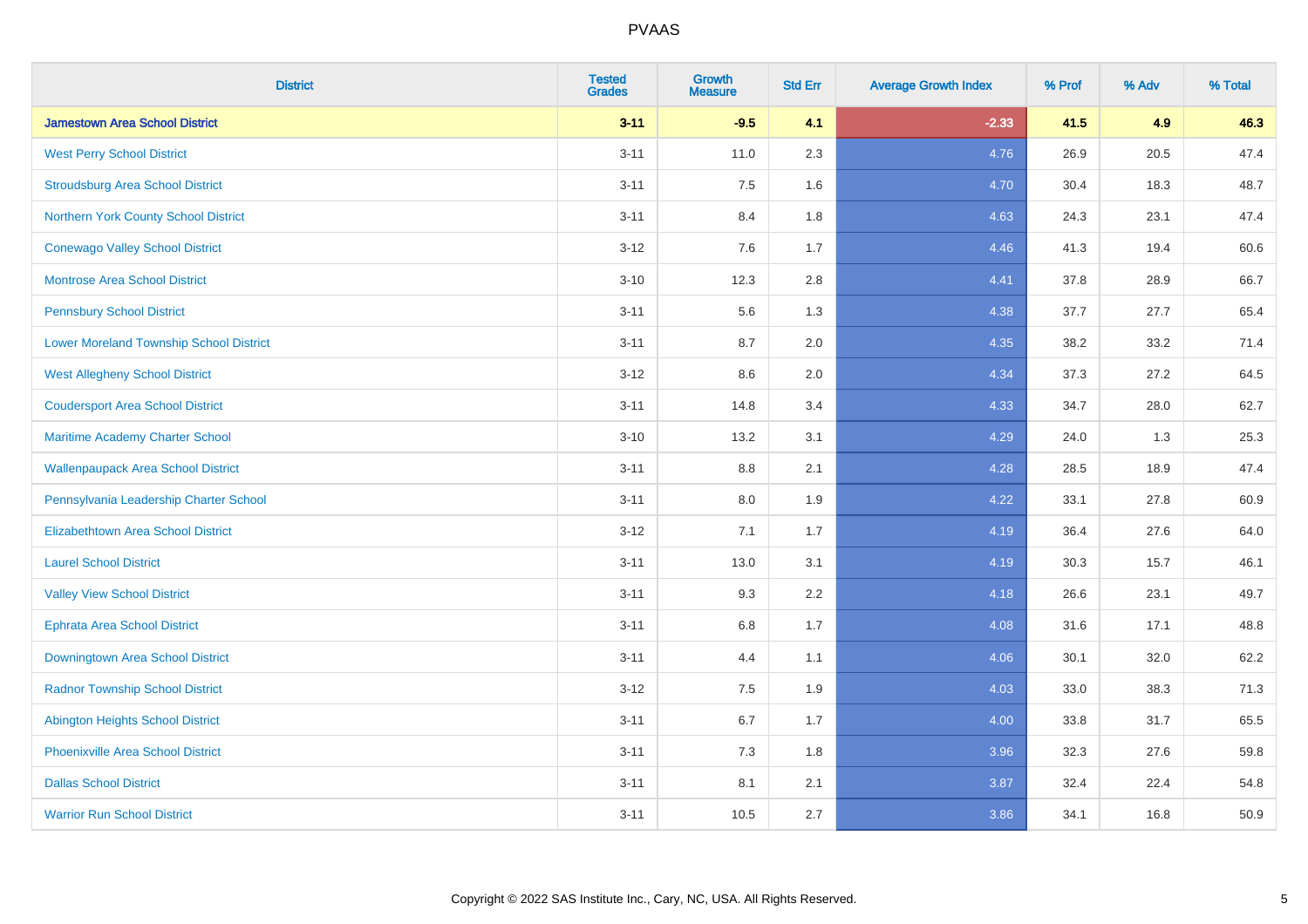| <b>District</b>                            | <b>Tested</b><br><b>Grades</b> | <b>Growth</b><br><b>Measure</b> | <b>Std Err</b> | <b>Average Growth Index</b> | % Prof | % Adv   | % Total  |
|--------------------------------------------|--------------------------------|---------------------------------|----------------|-----------------------------|--------|---------|----------|
| <b>Jamestown Area School District</b>      | $3 - 11$                       | $-9.5$                          | 4.1            | $-2.33$                     | 41.5   | 4.9     | 46.3     |
| <b>Hazleton Area School District</b>       | $3 - 11$                       | 6.0                             | 1.6            | 3.85                        | 20.5   | $9.0\,$ | 29.5     |
| <b>Juniata County School District</b>      | $3 - 12$                       | 7.7                             | 2.0            | 3.81                        | 22.9   | 18.9    | 41.8     |
| <b>Hampton Township School District</b>    | $3 - 11$                       | 7.4                             | 2.0            | 3.79                        | 37.9   | 39.2    | 77.0     |
| <b>Dover Area School District</b>          | $3 - 12$                       | 7.1                             | 1.9            | 3.78                        | 33.0   | 18.7    | 51.7     |
| <b>Spring Cove School District</b>         | $3 - 11$                       | 9.1                             | 2.4            | 3.77                        | 31.8   | 25.4    | 57.1     |
| <b>Reading School District</b>             | $3 - 11$                       | 4.3                             | $1.2$          | 3.71                        | 16.8   | 6.0     | 22.8     |
| <b>William Penn School District</b>        | $3 - 12$                       | 7.0                             | 1.9            | 3.61                        | 14.0   | 7.2     | 21.3     |
| <b>Tredyffrin-Easttown School District</b> | $3 - 10$                       | 8.7                             | 2.4            | 3.57                        | 35.2   | 35.8    | 71.0     |
| Oil City Area School District              | $3 - 11$                       | 8.6                             | 2.4            | 3.56                        | 29.1   | 13.1    | 42.2     |
| <b>York Suburban School District</b>       | $3 - 11$                       | 7.4                             | 2.1            | 3.55                        | 24.9   | 31.2    | 56.1     |
| <b>North Pocono School District</b>        | $3 - 11$                       | 13.1                            | 3.7            | 3.54                        | 31.4   | 33.3    | 64.7     |
| <b>Mars Area School District</b>           | $3 - 10$                       | 6.6                             | 1.9            | 3.45                        | 36.7   | 32.4    | 69.1     |
| <b>Fairview School District</b>            | $3 - 11$                       | 8.3                             | 2.4            | 3.43                        | 41.9   | 34.9    | 76.7     |
| Wilmington Area School District            | $3 - 11$                       | 11.1                            | 3.3            | 3.37                        | 29.8   | 26.2    | 56.0     |
| <b>Conrad Weiser Area School District</b>  | $3 - 11$                       | 7.1                             | 2.1            | 3.34                        | 28.2   | 14.4    | 42.6     |
| <b>Bellefonte Area School District</b>     | $3 - 11$                       | 6.7                             | 2.0            | 3.34                        | 28.8   | 21.5    | $50.2\,$ |
| <b>Kutztown Area School District</b>       | $3 - 12$                       | 9.3                             | 2.8            | 3.34                        | 38.5   | 14.6    | 53.2     |
| South Fayette Township School District     | $3 - 11$                       | $6.0\,$                         | 1.8            | 3.33                        | 32.2   | 38.3    | 70.5     |
| <b>Steel Valley School District</b>        | $3 - 11$                       | 11.1                            | 3.3            | 3.33                        | 34.8   | 10.1    | 44.9     |
| <b>Upper Dauphin Area School District</b>  | $3 - 11$                       | 16.5                            | 5.1            | 3.26                        | 37.5   | 26.8    | 64.3     |
| <b>Penncrest School District</b>           | $3 - 11$                       | 6.0                             | 1.9            | 3.24                        | 31.1   | 16.9    | 48.0     |
| <b>Apollo-Ridge School District</b>        | $3-12$                         | 9.5                             | 3.0            | 3.23                        | 34.0   | 9.4     | 43.4     |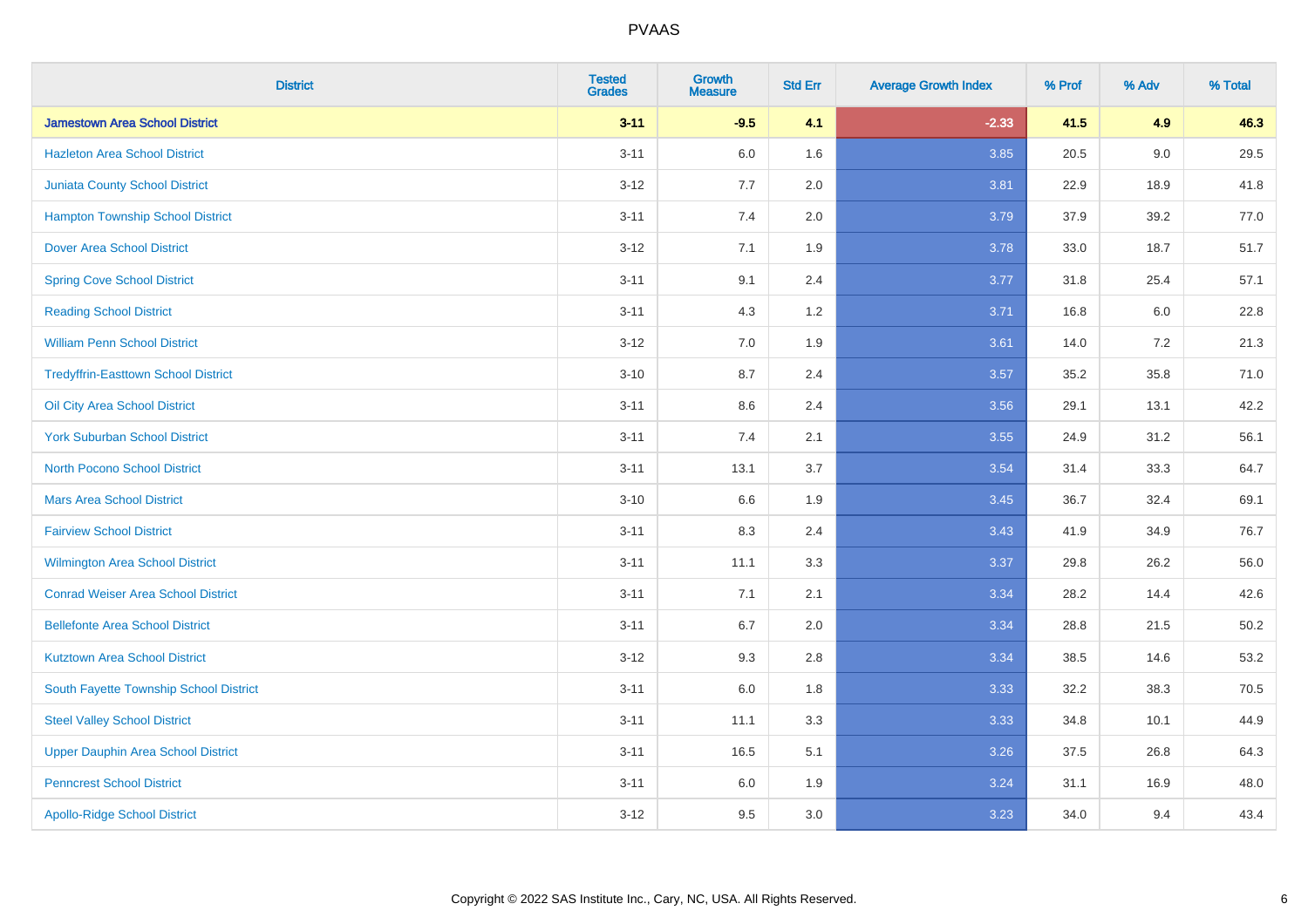| <b>District</b>                                    | <b>Tested</b><br><b>Grades</b> | <b>Growth</b><br><b>Measure</b> | <b>Std Err</b> | <b>Average Growth Index</b> | % Prof | % Adv | % Total |
|----------------------------------------------------|--------------------------------|---------------------------------|----------------|-----------------------------|--------|-------|---------|
| <b>Jamestown Area School District</b>              | $3 - 11$                       | $-9.5$                          | 4.1            | $-2.33$                     | 41.5   | 4.9   | 46.3    |
| <b>Avon Grove Charter School</b>                   | $3 - 11$                       | 9.8                             | 3.1            | 3.18                        | 32.4   | 26.0  | 58.4    |
| 21st Century Cyber Charter School                  | $6 - 12$                       | 6.6                             | 2.1            | 3.16                        | 29.0   | 21.8  | 50.8    |
| <b>Greenwood School District</b>                   | $3 - 11$                       | 11.3                            | 3.6            | 3.14                        | 31.2   | 32.8  | 63.9    |
| Capital Area School for the Arts Charter School    | $9 - 11$                       | 14.2                            | 4.5            | 3.13                        | 27.5   | 30.0  | 57.5    |
| <b>Kane Area School District</b>                   | $3 - 10$                       | 8.8                             | 2.9            | 3.07                        | 31.4   | 19.8  | 51.2    |
| <b>Upper Perkiomen School District</b>             | $3 - 11$                       | 5.7                             | 1.9            | 3.04                        | 25.4   | 19.9  | 45.4    |
| <b>Lower Dauphin School District</b>               | $3 - 11$                       | 5.3                             | 1.8            | 3.03                        | 30.6   | 26.8  | 57.5    |
| Allegheny-Clarion Valley School District           | $3 - 10$                       | 12.3                            | 4.1            | 3.03                        | 33.3   | 19.0  | 52.4    |
| <b>Line Mountain School District</b>               | $3 - 11$                       | 11.7                            | 3.9            | 3.01                        | 40.4   | 42.3  | 82.7    |
| <b>Bald Eagle Area School District</b>             | $3 - 11$                       | 7.6                             | 2.5            | 3.00                        | 31.6   | 15.6  | 47.3    |
| <b>Canton Area School District</b>                 | $3 - 11$                       | 8.4                             | 2.9            | 2.92                        | 13.8   | 23.0  | 36.8    |
| <b>South Butler County School District</b>         | $3 - 10$                       | 6.3                             | 2.2            | 2.80                        | 37.8   | 19.2  | 57.0    |
| <b>Great Valley School District</b>                | $3 - 11$                       | 5.4                             | 2.0            | 2.77                        | 33.8   | 33.5  | 67.3    |
| <b>Donegal School District</b>                     | $3 - 12$                       | 5.9                             | 2.2            | 2.72                        | 34.1   | 23.1  | 57.2    |
| <b>Tamaqua Area School District</b>                | $3 - 12$                       | 6.5                             | 2.4            | 2.72                        | 34.3   | 17.5  | 51.8    |
| <b>Crawford Central School District</b>            | $3 - 11$                       | 5.7                             | 2.1            | 2.71                        | 26.4   | 15.8  | 42.1    |
| Saint Marys Area School District                   | $3 - 11$                       | 6.0                             | 2.2            | 2.69                        | 35.4   | 18.3  | 53.7    |
| <b>Bedford Area School District</b>                | $3 - 11$                       | 6.4                             | 2.4            | 2.68                        | 31.0   | 20.6  | 51.6    |
| <b>Commonwealth Charter Academy Charter School</b> | $3 - 10$                       | 4.2                             | 1.6            | 2.68                        | 27.0   | 15.6  | 42.5    |
| <b>Palisades School District</b>                   | $3 - 11$                       | 7.7                             | 2.9            | 2.66                        | 27.8   | 20.3  | 48.1    |
| <b>Northern Tioga School District</b>              | $3 - 12$                       | 6.8                             | 2.6            | 2.64                        | 25.0   | 16.9  | 41.9    |
| <b>Homer-Center School District</b>                | $3 - 11$                       | 8.8                             | 3.5            | 2.53                        | 38.0   | 17.7  | 55.8    |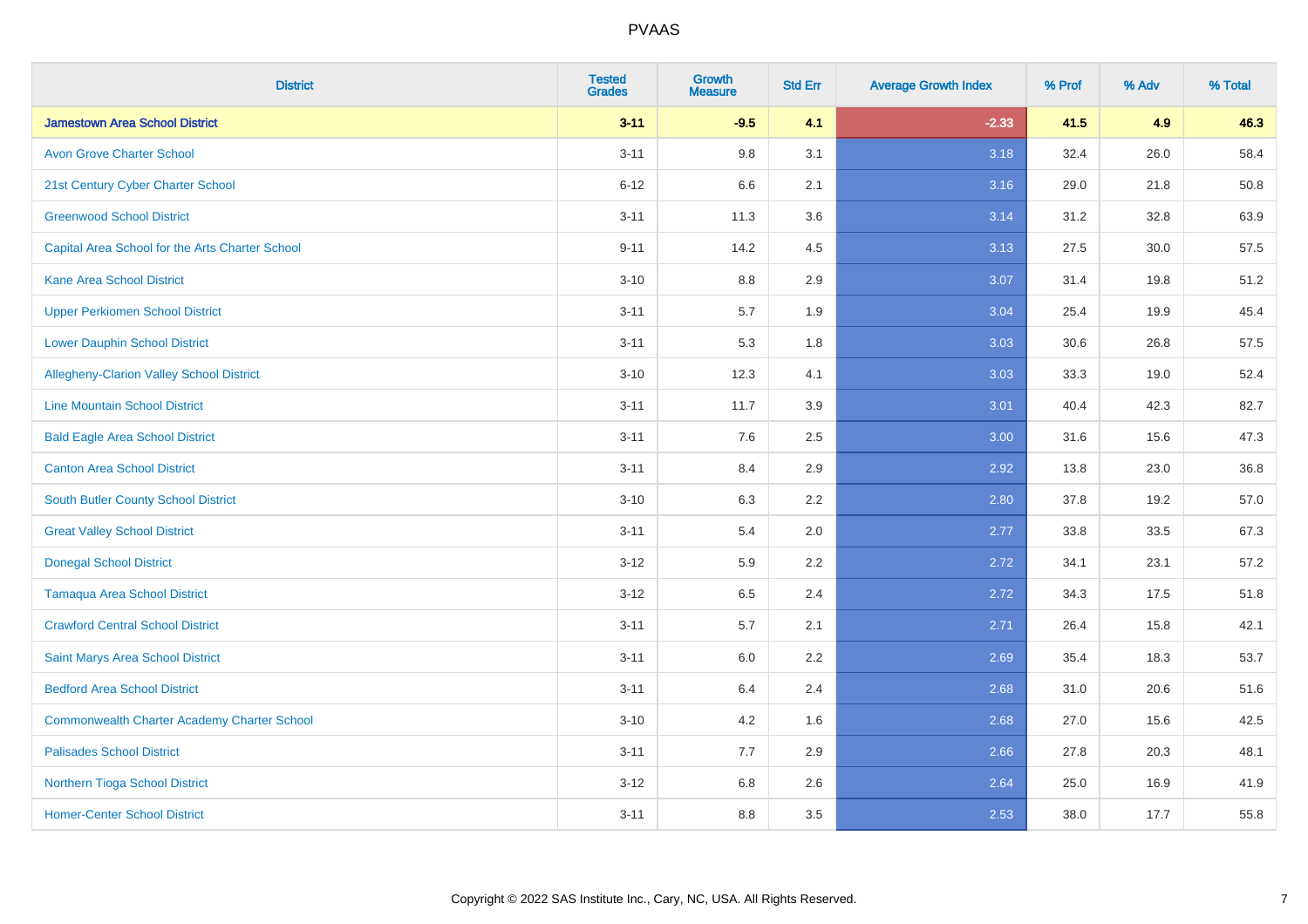| <b>District</b>                                | <b>Tested</b><br><b>Grades</b> | Growth<br><b>Measure</b> | <b>Std Err</b> | <b>Average Growth Index</b> | % Prof | % Adv | % Total |
|------------------------------------------------|--------------------------------|--------------------------|----------------|-----------------------------|--------|-------|---------|
| <b>Jamestown Area School District</b>          | $3 - 11$                       | $-9.5$                   | 4.1            | $-2.33$                     | 41.5   | 4.9   | 46.3    |
| Northern Lehigh School District                | $3 - 12$                       | 6.1                      | 2.5            | 2.42                        | 21.4   | 18.0  | 39.3    |
| <b>Bentworth School District</b>               | $3 - 11$                       | 7.0                      | 3.0            | 2.36                        | 26.6   | 17.0  | 43.6    |
| <b>Red Lion Area School District</b>           | $3 - 11$                       | 4.5                      | 1.9            | 2.31                        | 32.3   | 21.5  | 53.8    |
| Huntingdon Area School District                | $3 - 11$                       | 5.8                      | 2.6            | 2.28                        | 27.8   | 17.4  | 45.2    |
| <b>Brandywine Heights Area School District</b> | $3 - 11$                       | 5.8                      | 2.6            | 2.27                        | 27.7   | 28.6  | 56.2    |
| East Pennsboro Area School District            | $3 - 11$                       | 4.8                      | 2.1            | 2.26                        | 36.8   | 16.9  | 53.7    |
| <b>Wallingford-Swarthmore School District</b>  | $3 - 10$                       | 5.0                      | 2.2            | 2.25                        | 33.3   | 37.1  | 70.4    |
| <b>Glendale School District</b>                | $3 - 10$                       | 7.9                      | 3.5            | 2.25                        | 42.6   | 9.3   | 51.8    |
| <b>Blue Ridge School District</b>              | $3 - 11$                       | $8.3\,$                  | 3.7            | 2.24                        | 29.6   | 9.3   | 38.9    |
| <b>Mastery Charter School - Hardy Williams</b> | $3 - 11$                       | 6.6                      | 3.0            | 2.21                        | 24.7   | 1.2   | 25.9    |
| <b>Brookville Area School District</b>         | $3 - 11$                       | $6.8\,$                  | 3.1            | 2.19                        | 46.1   | 14.6  | 60.7    |
| <b>Mckeesport Area School District</b>         | $3 - 12$                       | 4.6                      | 2.2            | 2.14                        | 21.1   | 4.4   | 25.5    |
| <b>Muncy School District</b>                   | $3 - 11$                       | 6.9                      | 3.3            | 2.12                        | 37.6   | 18.8  | 56.4    |
| <b>Northeastern York School District</b>       | $3 - 11$                       | $3.8\,$                  | 1.8            | 2.11                        | 32.7   | 21.0  | 53.7    |
| Northampton Area School District               | $3 - 11$                       | 3.2                      | 1.5            | 2.05                        | 29.8   | 17.9  | 47.7    |
| <b>Keystone Central School District</b>        | $3 - 11$                       | 3.6                      | 1.8            | 2.04                        | 27.1   | 14.6  | 41.8    |
| <b>Benton Area School District</b>             | $3 - 10$                       | 8.1                      | 4.0            | 2.01                        | 35.7   | 28.6  | 64.3    |
| Pennsylvania Distance Learning Charter School  | $3 - 12$                       | 6.8                      | 3.4            | 1.99                        | 19.8   | 6.2   | 25.9    |
| South Middleton School District                | $3 - 11$                       | 4.4                      | 2.2            | 1.95                        | 31.1   | 16.4  | 47.5    |
| <b>Oswayo Valley School District</b>           | $3 - 12$                       | 9.9                      | 5.1            | 1.93                        | 26.5   | 44.1  | 70.6    |
| <b>Spring Grove Area School District</b>       | $3 - 11$                       | 3.9                      | 2.0            | 1.90                        | 30.0   | 23.0  | 53.0    |
| <b>Eastern Lebanon County School District</b>  | $3 - 11$                       | $4.0\,$                  | 2.1            | 1.89                        | 23.5   | 11.5  | 35.0    |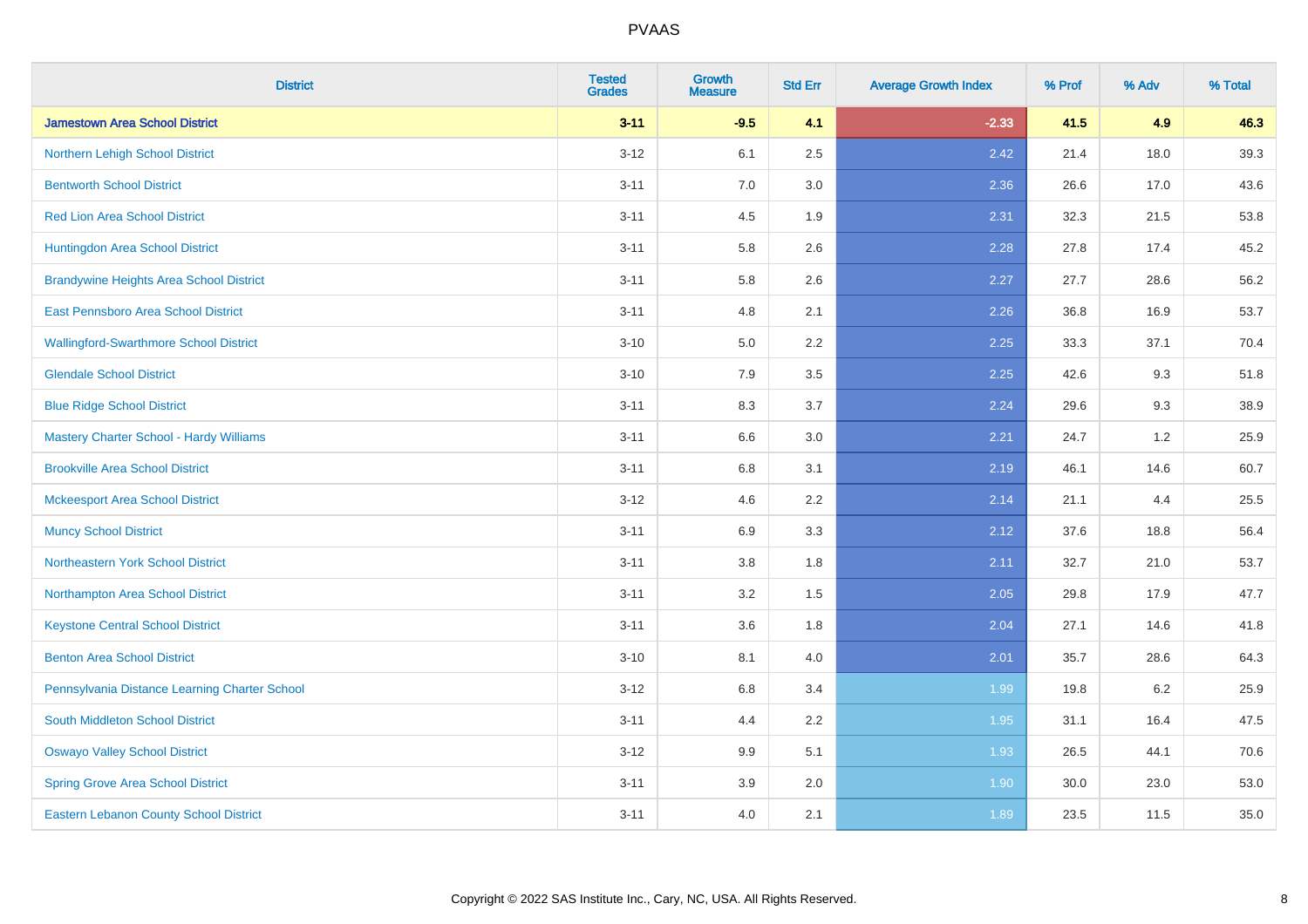| <b>District</b>                             | <b>Tested</b><br><b>Grades</b> | Growth<br><b>Measure</b> | <b>Std Err</b> | <b>Average Growth Index</b> | % Prof | % Adv | % Total |
|---------------------------------------------|--------------------------------|--------------------------|----------------|-----------------------------|--------|-------|---------|
| <b>Jamestown Area School District</b>       | $3 - 11$                       | $-9.5$                   | 4.1            | $-2.33$                     | 41.5   | 4.9   | 46.3    |
| <b>United School District</b>               | $3 - 11$                       | 6.3                      | 3.3            | 1.89                        | 38.8   | 16.3  | 55.0    |
| <b>Perkiomen Valley School District</b>     | $3 - 11$                       | 2.7                      | 1.5            | 1.83                        | 35.0   | 25.3  | 60.3    |
| <b>Central Valley School District</b>       | $3 - 10$                       | 4.7                      | 2.6            | 1.83                        | 37.8   | 18.5  | 56.3    |
| <b>Sayre Area School District</b>           | $3 - 11$                       | 5.8                      | 3.2            | 1.81                        | 30.3   | 21.0  | 51.3    |
| Leechburg Area School District              | $3 - 11$                       | 7.0                      | 3.9            | 1.79                        | 37.7   | 4.9   | 42.6    |
| Mt Lebanon School District                  | $3 - 11$                       | 2.4                      | 1.3            | 1.79                        | 39.3   | 37.4  | 76.8    |
| <b>Wyalusing Area School District</b>       | $3 - 12$                       | 5.7                      | 3.2            | 1.78                        | 38.6   | 12.9  | 51.4    |
| <b>Multicultural Academy Charter School</b> | $9 - 11$                       | 6.0                      | 3.4            | 1.77                        | 12.3   | 0.0   | 12.3    |
| <b>Port Allegany School District</b>        | $3 - 11$                       | $6.5\,$                  | 3.7            | 1.74                        | 26.4   | 11.3  | 37.7    |
| <b>Penn-Trafford School District</b>        | $3 - 11$                       | 2.9                      | 1.8            | 1.68                        | 46.3   | 26.2  | 72.5    |
| <b>West Shore School District</b>           | $3 - 12$                       | 2.2                      | 1.3            | 1.68                        | 31.8   | 15.2  | 47.1    |
| <b>Waynesboro Area School District</b>      | $3 - 12$                       | 3.0                      | 1.8            | 1.67                        | 26.0   | 23.5  | 49.5    |
| Dr Robert Ketterer Charter School Inc       | $6 - 12$                       | 7.1                      | 4.3            | 1.66                        | 7.3    | 1.7   | 9.0     |
| <b>Halifax Area School District</b>         | $3 - 11$                       | 5.8                      | 3.5            | 1.64                        | 32.1   | 18.9  | 50.9    |
| <b>Salisbury Township School District</b>   | $3 - 11$                       | 5.8                      | 3.6            | 1.62                        | 24.4   | 12.6  | 37.0    |
| <b>Fort Leboeuf School District</b>         | $3 - 11$                       | 3.5                      | 2.2            | 1.58                        | 32.0   | 16.8  | 48.8    |
| <b>Gateway School District</b>              | $3 - 11$                       | 3.1                      | 2.0            | 1.55                        | 35.7   | 18.5  | 54.2    |
| <b>Smethport Area School District</b>       | $3 - 12$                       | 5.8                      | 3.8            | $1.52$                      | 24.6   | 20.0  | 44.6    |
| <b>Northern Potter School District</b>      | $3 - 12$                       | 6.8                      | 4.6            | 1.48                        | 30.6   | 11.1  | 41.7    |
| South Western School District               | $3 - 12$                       | 2.5                      | 1.7            | 1.48                        | 36.2   | 19.7  | 55.9    |
| Susquehanna Township School District        | $3 - 12$                       | 3.9                      | 2.7            | 1.45                        | 19.0   | 13.1  | 32.0    |
| <b>Conestoga Valley School District</b>     | $3 - 11$                       | 2.4                      | 1.7            | 1.43                        | 35.0   | 23.5  | 58.5    |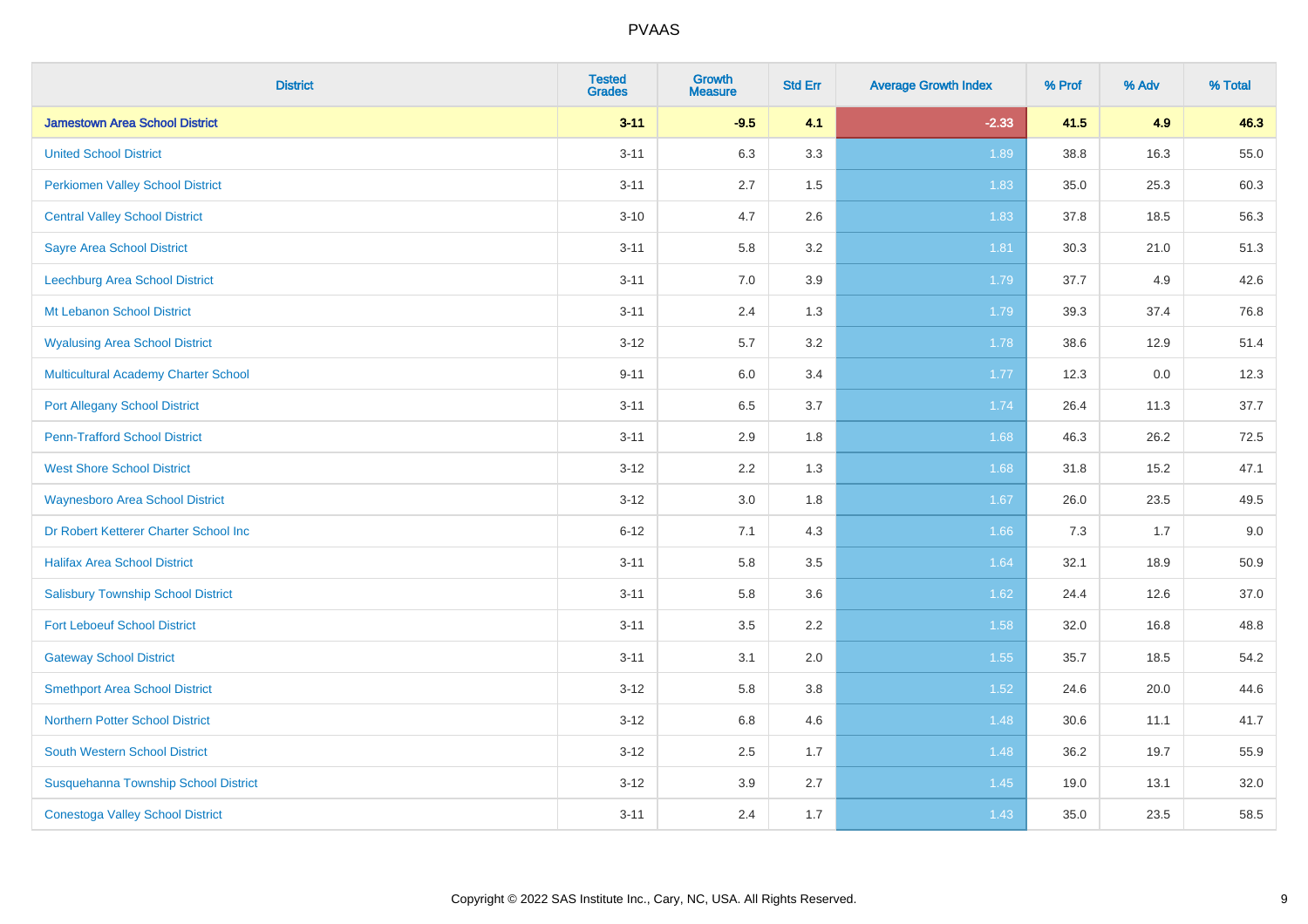| <b>District</b>                                | <b>Tested</b><br><b>Grades</b> | Growth<br><b>Measure</b> | <b>Std Err</b> | <b>Average Growth Index</b> | % Prof | % Adv | % Total |
|------------------------------------------------|--------------------------------|--------------------------|----------------|-----------------------------|--------|-------|---------|
| <b>Jamestown Area School District</b>          | $3 - 11$                       | $-9.5$                   | 4.1            | $-2.33$                     | 41.5   | 4.9   | 46.3    |
| <b>Midd-West School District</b>               | $3 - 11$                       | 3.6                      | 2.6            | 1.42                        | 28.6   | 25.0  | 53.6    |
| <b>Western Wayne School District</b>           | $3 - 11$                       | 3.6                      | 2.6            | 1.39                        | 30.8   | 16.2  | 47.0    |
| <b>Conemaugh Township Area School District</b> | $3 - 12$                       | 4.8                      | 3.5            | 1.39                        | 30.9   | 27.8  | 58.8    |
| <b>Mastery Charter School - Thomas Campus</b>  | $3 - 10$                       | 7.9                      | 5.7            | 1.39                        | 12.5   | 0.0   | 12.5    |
| <b>Chestnut Ridge School District</b>          | $3 - 12$                       | 4.0                      | 2.9            | 1.38                        | 33.2   | 11.0  | 44.2    |
| Philipsburg-Osceola Area School District       | $3 - 11$                       | 4.1                      | 3.0            | 1.37                        | 22.5   | 16.2  | 38.8    |
| <b>Keystone School District</b>                | $3 - 11$                       | 7.8                      | 5.7            | 1.37                        | 35.0   | 45.0  | 80.0    |
| <b>Ringgold School District</b>                | $3 - 11$                       | 2.9                      | 2.2            | 1.32                        | 23.8   | 13.3  | 37.1    |
| Pennsylvania Virtual Charter School            | $3 - 11$                       | 4.4                      | 3.4            | 1.31                        | 29.8   | 21.2  | 51.0    |
| <b>Purchase Line School District</b>           | $3 - 12$                       | 4.3                      | 3.3            | 1.30                        | 32.3   | 9.0   | 41.4    |
| Johnsonburg Area School District               | $3 - 11$                       | 5.0                      | 3.9            | 1.27                        | 35.5   | 11.8  | 47.4    |
| <b>Bloomsburg Area School District</b>         | $3 - 10$                       | 4.3                      | 3.4            | $1.26$                      | 36.5   | 20.6  | 57.1    |
| <b>Bellwood-Antis School District</b>          | $3 - 10$                       | 3.5                      | 2.8            | 1.24                        | 40.9   | 19.4  | 60.2    |
| <b>Upper Dublin School District</b>            | $3 - 12$                       | 2.1                      | 1.8            | 1.19                        | 34.7   | 30.0  | 64.7    |
| <b>Solanco School District</b>                 | $3 - 11$                       | 2.2                      | 1.8            | 1.18                        | 27.2   | 15.0  | 42.3    |
| <b>Newport School District</b>                 | $3 - 12$                       | $3.8\,$                  | 3.3            | 1.17                        | 38.8   | 10.4  | 49.2    |
| People For People Charter School               | $3 - 12$                       | 6.4                      | 5.6            | 1.15                        | 2.4    | 0.0   | 2.4     |
| Esperanza Cyber Charter School                 | $3 - 11$                       | 7.1                      | 6.1            | 1.15                        | 8.8    | 2.9   | 11.8    |
| <b>Southeast Delco School District</b>         | $3 - 10$                       | 3.9                      | 3.5            | 1.12                        | 18.6   | 3.4   | 22.0    |
| <b>Athens Area School District</b>             | $3 - 11$                       | 2.6                      | 2.3            | 1.11                        | 34.9   | 12.3  | 47.3    |
| <b>Haverford Township School District</b>      | $3 - 11$                       | 1.4                      | 1.4            | 1.05                        | 36.7   | 26.3  | 63.0    |
| <b>Bermudian Springs School District</b>       | $3 - 11$                       | 2.5                      | 2.4            | 1.05                        | 31.8   | 23.5  | 55.3    |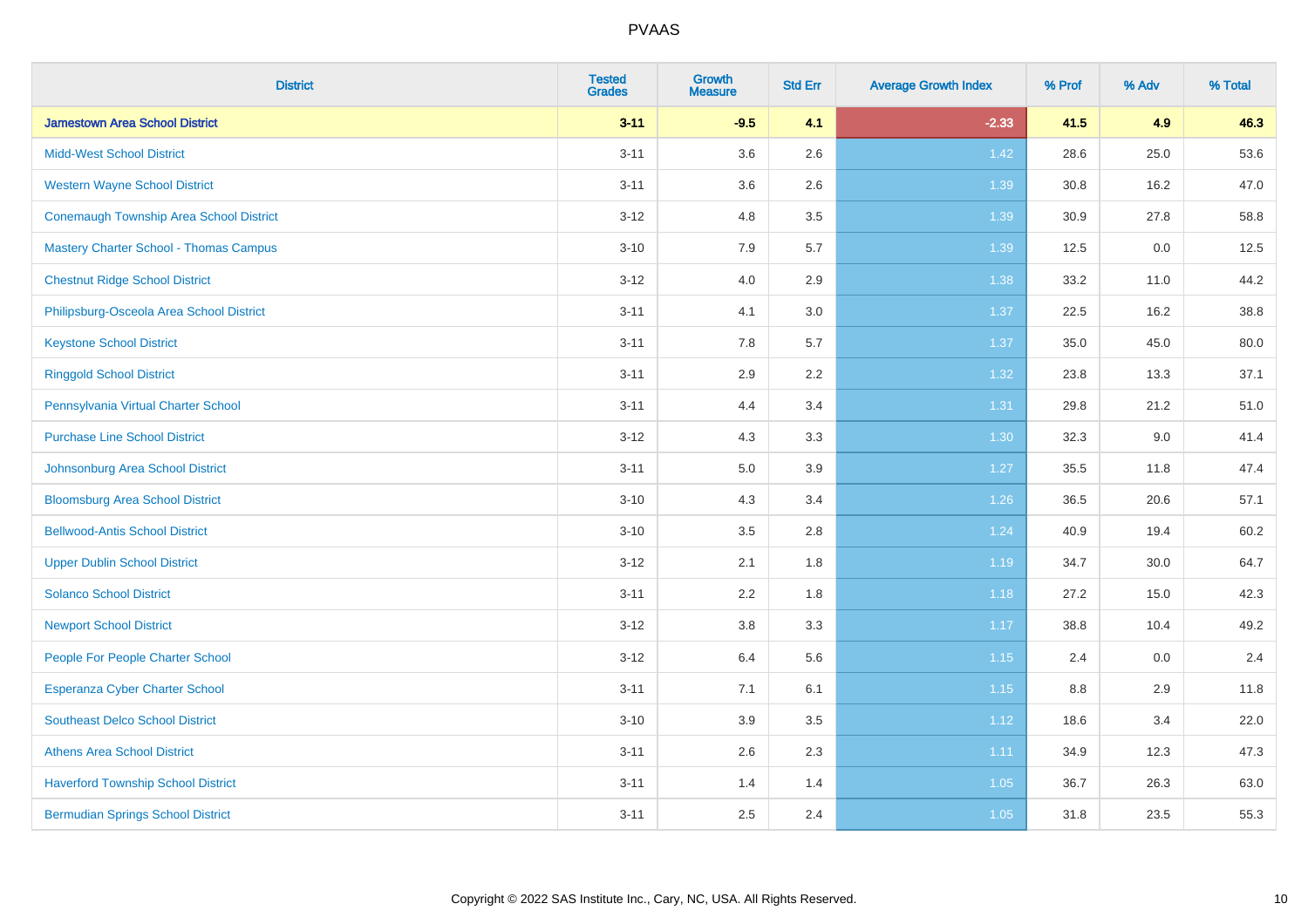| <b>District</b>                                 | <b>Tested</b><br><b>Grades</b> | <b>Growth</b><br><b>Measure</b> | <b>Std Err</b> | <b>Average Growth Index</b> | % Prof | % Adv | % Total |
|-------------------------------------------------|--------------------------------|---------------------------------|----------------|-----------------------------|--------|-------|---------|
| <b>Jamestown Area School District</b>           | $3 - 11$                       | $-9.5$                          | 4.1            | $-2.33$                     | 41.5   | 4.9   | 46.3    |
| <b>Sharpsville Area School District</b>         | $3 - 11$                       | 3.8                             | 3.7            | 1.04                        | 41.1   | 23.2  | 64.3    |
| <b>Brownsville Area School District</b>         | $3 - 12$                       | 3.9                             | 3.8            | 1.04                        | 22.0   | 8.5   | 30.5    |
| Esperanza Academy Charter School                | $4 - 11$                       | 2.1                             | 2.1            | 1.01                        | 14.2   | 3.6   | 17.8    |
| <b>Galeton Area School District</b>             | $3 - 11$                       | 5.4                             | 5.4            | $1.01$                      | 33.3   | 22.2  | 55.6    |
| <b>West Jefferson Hills School District</b>     | $3 - 11$                       | 1.9                             | 1.9            | 0.99                        | 34.8   | 27.3  | 62.1    |
| <b>Centennial School District</b>               | $3 - 10$                       | 1.5                             | 1.5            | 0.98                        | 23.6   | 12.4  | 36.0    |
| <b>Eastern Lancaster County School District</b> | $3 - 12$                       | 2.9                             | 3.2            | 0.91                        | 35.2   | 36.4  | 71.6    |
| <b>Pottstown School District</b>                | $3 - 12$                       | 2.0                             | 2.2            | 0.88                        | 19.4   | 6.2   | 25.6    |
| Hope For Hyndman Charter School                 | $3 - 11$                       | 5.1                             | 5.8            | 0.88                        | 14.3   | 7.1   | 21.4    |
| <b>Clarion Area School District</b>             | $3 - 11$                       | 3.2                             | 3.7            | 0.88                        | 31.7   | 13.3  | 45.0    |
| Aspira Bilingual Cyber Charter School           | $3 - 11$                       | 5.1                             | 5.8            | 0.87                        | 4.8    | 0.0   | 4.8     |
| <b>Blackhawk School District</b>                | $3 - 11$                       | 2.0                             | 2.3            | 0.87                        | 34.6   | 20.7  | 55.3    |
| <b>Moon Area School District</b>                | $3 - 11$                       | 1.5                             | 1.8            | 0.86                        | 34.5   | 25.5  | 60.0    |
| <b>North Clarion County School District</b>     | $3 - 12$                       | 3.4                             | 4.1            | 0.83                        | 45.0   | 18.8  | 63.8    |
| <b>Penn-Delco School District</b>               | $3 - 11$                       | 1.3                             | 1.8            | 0.75                        | 26.5   | 12.6  | 39.1    |
| <b>School Lane Charter School</b>               | $3 - 11$                       | 2.6                             | 3.6            | 0.72                        | 23.1   | 18.7  | 41.8    |
| <b>Lewisburg Area School District</b>           | $3 - 11$                       | 1.7                             | 2.4            | 0.72                        | 35.9   | 35.9  | 71.8    |
| <b>Forest Hills School District</b>             | $3 - 11$                       | 1.8                             | 2.5            | 0.71                        | 28.8   | 10.3  | 39.1    |
| <b>Tunkhannock Area School District</b>         | $3 - 11$                       | 1.4                             | 2.0            | 0.71                        | 29.8   | 18.1  | 47.9    |
| <b>Mercer Area School District</b>              | $3 - 11$                       | $2.2\,$                         | 3.1            | 0.70                        | 24.4   | 11.8  | 36.2    |
| <b>Springfield School District</b>              | $3 - 11$                       | 1.2                             | 1.7            | 0.69                        | 31.8   | 25.2  | 56.9    |
| <b>Williams Valley School District</b>          | $3 - 11$                       | 2.6                             | 3.7            | 0.69                        | 17.0   | 5.1   | 22.0    |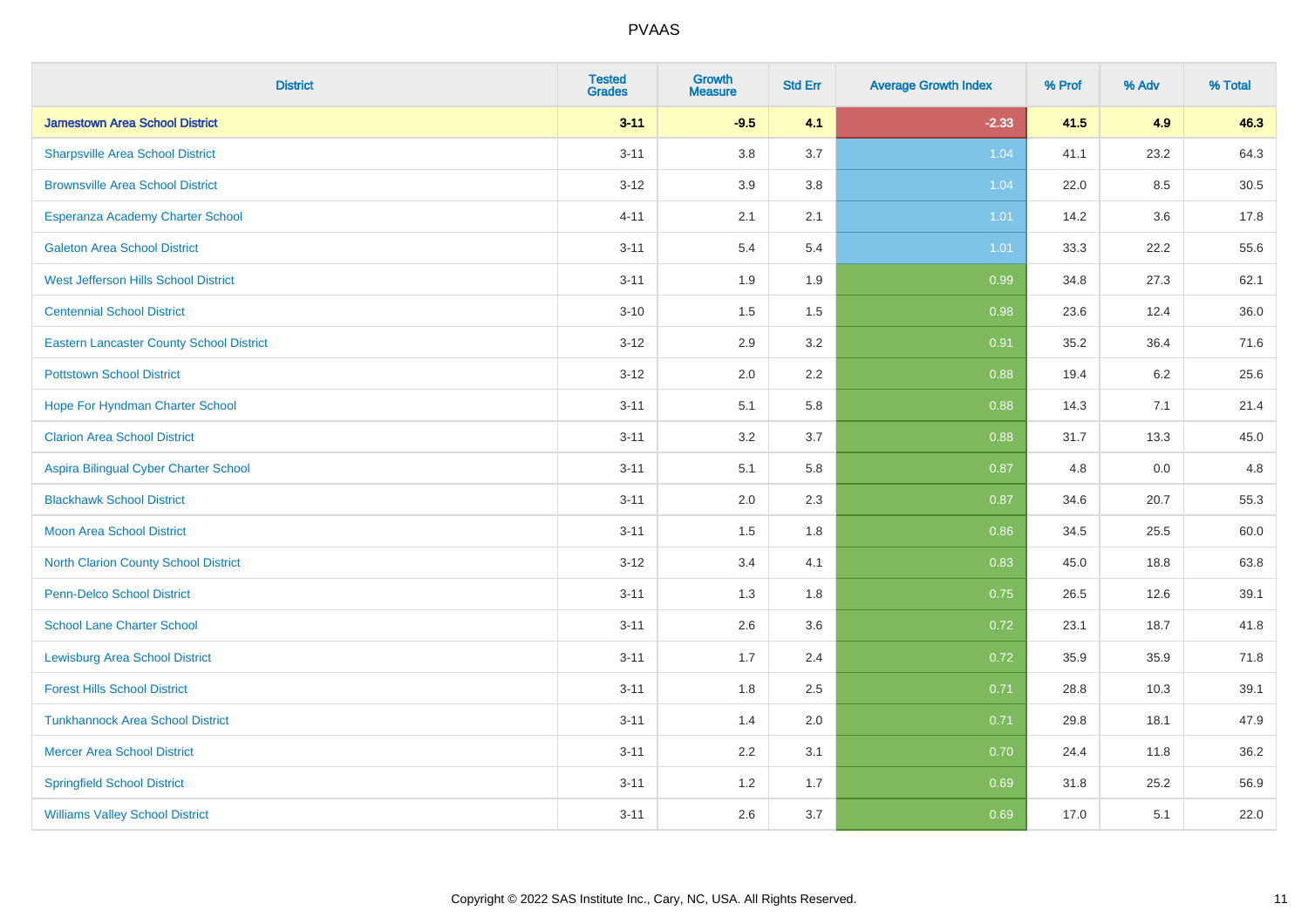| <b>District</b>                                    | <b>Tested</b><br><b>Grades</b> | <b>Growth</b><br><b>Measure</b> | <b>Std Err</b> | <b>Average Growth Index</b> | % Prof | % Adv | % Total |
|----------------------------------------------------|--------------------------------|---------------------------------|----------------|-----------------------------|--------|-------|---------|
| <b>Jamestown Area School District</b>              | $3 - 11$                       | $-9.5$                          | 4.1            | $-2.33$                     | 41.5   | 4.9   | 46.3    |
| <b>Union School District</b>                       | $3 - 12$                       | 2.5                             | 3.7            | 0.69                        | 17.9   | 10.4  | 28.4    |
| <b>Mastery Charter School - Pickett Campus</b>     | $6 - 10$                       | 2.7                             | 4.2            | 0.65                        | 20.6   | 0.0   | 20.6    |
| <b>Belmont Charter School</b>                      | $3 - 10$                       | 2.2                             | 3.4            | 0.64                        | 5.3    | 1.8   | $7.0$   |
| <b>Bensalem Township School District</b>           | $3 - 11$                       | 1.0                             | 1.6            | 0.63                        | 24.3   | 10.7  | 34.9    |
| <b>Bethlehem-Center School District</b>            | $3 - 10$                       | 2.1                             | 3.5            | 0.59                        | 32.3   | 4.6   | 36.9    |
| <b>Sullivan County School District</b>             | $3 - 10$                       | 2.5                             | 4.3            | 0.58                        | 43.6   | 7.7   | 51.3    |
| <b>Abington School District</b>                    | $3 - 10$                       | 0.9                             | 1.6            | 0.57                        | 29.7   | 28.7  | 58.4    |
| <b>Oley Valley School District</b>                 | $3 - 11$                       | 1.4                             | 2.4            | 0.56                        | 37.4   | 23.9  | 61.4    |
| <b>Upper Moreland Township School District</b>     | $3 - 11$                       | 1.1                             | 2.0            | 0.56                        | 24.8   | 26.6  | 51.3    |
| <b>Seneca Valley School District</b>               | $3 - 11$                       | 0.8                             | 1.4            | 0.54                        | 40.6   | 25.2  | 65.8    |
| Shenango Area School District                      | $3 - 11$                       | 1.7                             | 3.2            | 0.52                        | 41.4   | 13.8  | 55.3    |
| Juniata Valley School District                     | $3 - 11$                       | 1.6                             | 3.2            | 0.51                        | 23.1   | 9.4   | 32.5    |
| Daniel Boone Area School District                  | $3 - 12$                       | 0.9                             | 1.9            | 0.46                        | 28.9   | 22.0  | 51.0    |
| <b>Annville-Cleona School District</b>             | $3 - 12$                       | 1.1                             | 2.4            | 0.45                        | 34.8   | 13.6  | 48.5    |
| <b>MaST Community Charter School II</b>            | $3 - 10$                       | 1.4                             | 3.0            | 0.45                        | 16.1   | 4.6   | 20.7    |
| Philadelphia Electrical & Tech Charter High School | $10 - 10$                      | 1.2                             | 2.6            | 0.45                        | 0.9    | 0.0   | 0.9     |
| <b>Brentwood Borough School District</b>           | $3 - 11$                       | 1.3                             | 3.0            | 0.44                        | 20.2   | 16.0  | 36.2    |
| <b>Austin Area School District</b>                 | $3 - 11$                       | 2.6                             | 6.0            | 0.43                        | 25.0   | 18.8  | 43.8    |
| <b>Reach Cyber Charter School</b>                  | $3 - 11$                       | 1.4                             | 3.6            | 0.40                        | 32.9   | 15.2  | 48.1    |
| Pennsylvania Cyber Charter School                  | $3 - 11$                       | 0.6                             | 1.5            | 0.37                        | 20.8   | 8.1   | 28.9    |
| <b>Upper Adams School District</b>                 | $3 - 11$                       | 0.9                             | 2.5            | 0.37                        | 33.0   | 17.0  | 50.0    |
| <b>Wattsburg Area School District</b>              | $3 - 11$                       | 1.0                             | 2.7            | 0.36                        | 20.4   | 12.4  | 32.7    |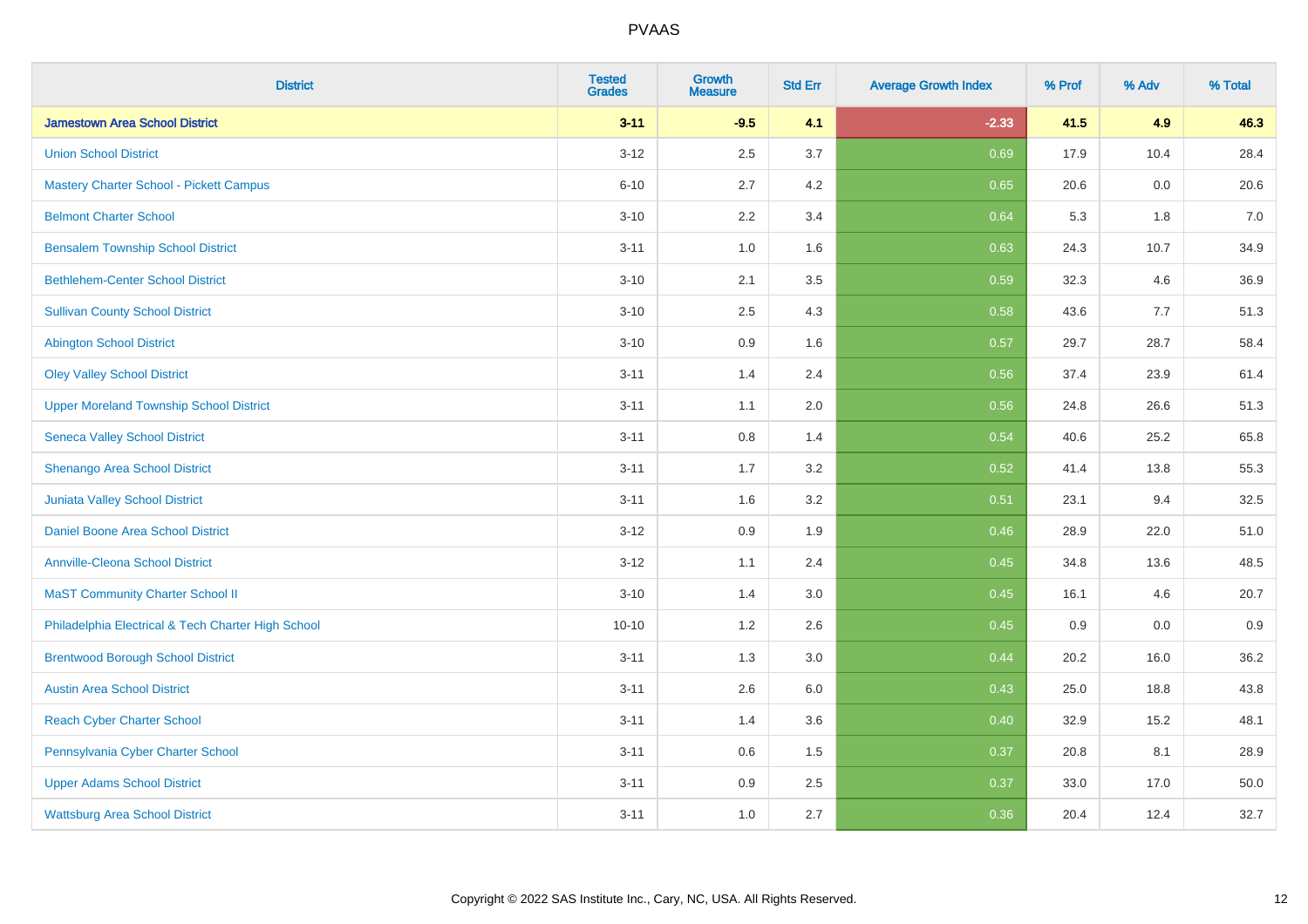| <b>District</b>                                  | <b>Tested</b><br><b>Grades</b> | <b>Growth</b><br><b>Measure</b> | <b>Std Err</b> | <b>Average Growth Index</b> | % Prof | % Adv | % Total |
|--------------------------------------------------|--------------------------------|---------------------------------|----------------|-----------------------------|--------|-------|---------|
| <b>Jamestown Area School District</b>            | $3 - 11$                       | $-9.5$                          | 4.1            | $-2.33$                     | 41.5   | 4.9   | 46.3    |
| <b>North Star School District</b>                | $3 - 11$                       | 1.1                             | 3.3            | 0.34                        | 26.2   | 20.0  | 46.2    |
| <b>Avella Area School District</b>               | $3 - 12$                       | 1.6                             | 4.7            | 0.34                        | 34.8   | 7.2   | 42.0    |
| <b>Wilson School District</b>                    | $3 - 12$                       | 0.5                             | 1.5            | 0.32                        | 30.4   | 25.5  | 55.9    |
| <b>Hopewell Area School District</b>             | $3 - 11$                       | 0.8                             | 2.6            | 0.31                        | 34.5   | 12.4  | 46.9    |
| South Williamsport Area School District          | $3 - 10$                       | 0.9                             | 3.1            | 0.31                        | 38.4   | 11.6  | 50.0    |
| <b>New Foundations Charter School</b>            | $3 - 11$                       | 0.6                             | 2.2            | 0.29                        | 22.4   | 4.0   | 26.4    |
| <b>Jersey Shore Area School District</b>         | $3 - 11$                       | 0.7                             | 2.5            | 0.27                        | 39.3   | 13.6  | 52.9    |
| <b>Tech Freire Charter School</b>                | $9 - 11$                       | 0.7                             | 2.5            | 0.27                        | 3.6    | 0.0   | 3.6     |
| <b>Marion Center Area School District</b>        | $3 - 10$                       | 0.8                             | 2.9            | 0.27                        | 23.3   | 11.1  | 34.4    |
| <b>Shippensburg Area School District</b>         | $3 - 11$                       | 0.5                             | 1.8            | 0.26                        | 23.5   | 22.8  | 46.3    |
| <b>Hamburg Area School District</b>              | $3 - 11$                       | 0.6                             | 2.4            | 0.25                        | 28.0   | 15.5  | 43.6    |
| <b>Ridley School District</b>                    | $3 - 12$                       | 0.3                             | 1.6            | 0.21                        | 32.0   | 10.7  | 42.6    |
| <b>Tulpehocken Area School District</b>          | $3 - 12$                       | 1.0                             | 4.9            | 0.20                        | 11.5   | 23.1  | 34.6    |
| <b>Tidioute Community Charter School</b>         | $3 - 11$                       | 0.8                             | 4.4            | 0.19                        | 18.1   | 6.9   | 25.0    |
| <b>Garnet Valley School District</b>             | $3 - 10$                       | 0.2                             | 1.7            | 0.13                        | 34.9   | 26.4  | 61.3    |
| <b>Central Columbia School District</b>          | $3 - 12$                       | 0.3                             | 2.3            | 0.12                        | 25.4   | 37.6  | 63.0    |
| Altoona Area School District                     | $3 - 12$                       | 0.1                             | 1.5            | 0.07                        | 29.0   | 13.8  | 42.8    |
| Community Academy Of Philadelphia Charter School | $3 - 11$                       | 0.1                             | 2.6            | 0.06                        | 9.7    | 2.6   | 12.4    |
| Penn Hills School District                       | $3 - 11$                       | 0.0                             | 2.4            | 0.02                        | 18.4   | 7.1   | 25.6    |
| Southern Tioga School District                   | $3 - 11$                       | $-0.1$                          | 2.8            | $-0.03$                     | 26.3   | 10.3  | 36.6    |
| <b>Warren County School District</b>             | $3 - 11$                       | $-0.1$                          | 1.6            | $-0.06$                     | 26.7   | 9.7   | 36.4    |
| <b>Northern Cambria School District</b>          | $3 - 11$                       | $-0.3$                          | 3.4            | $-0.09$                     | 26.5   | 1.2   | 27.7    |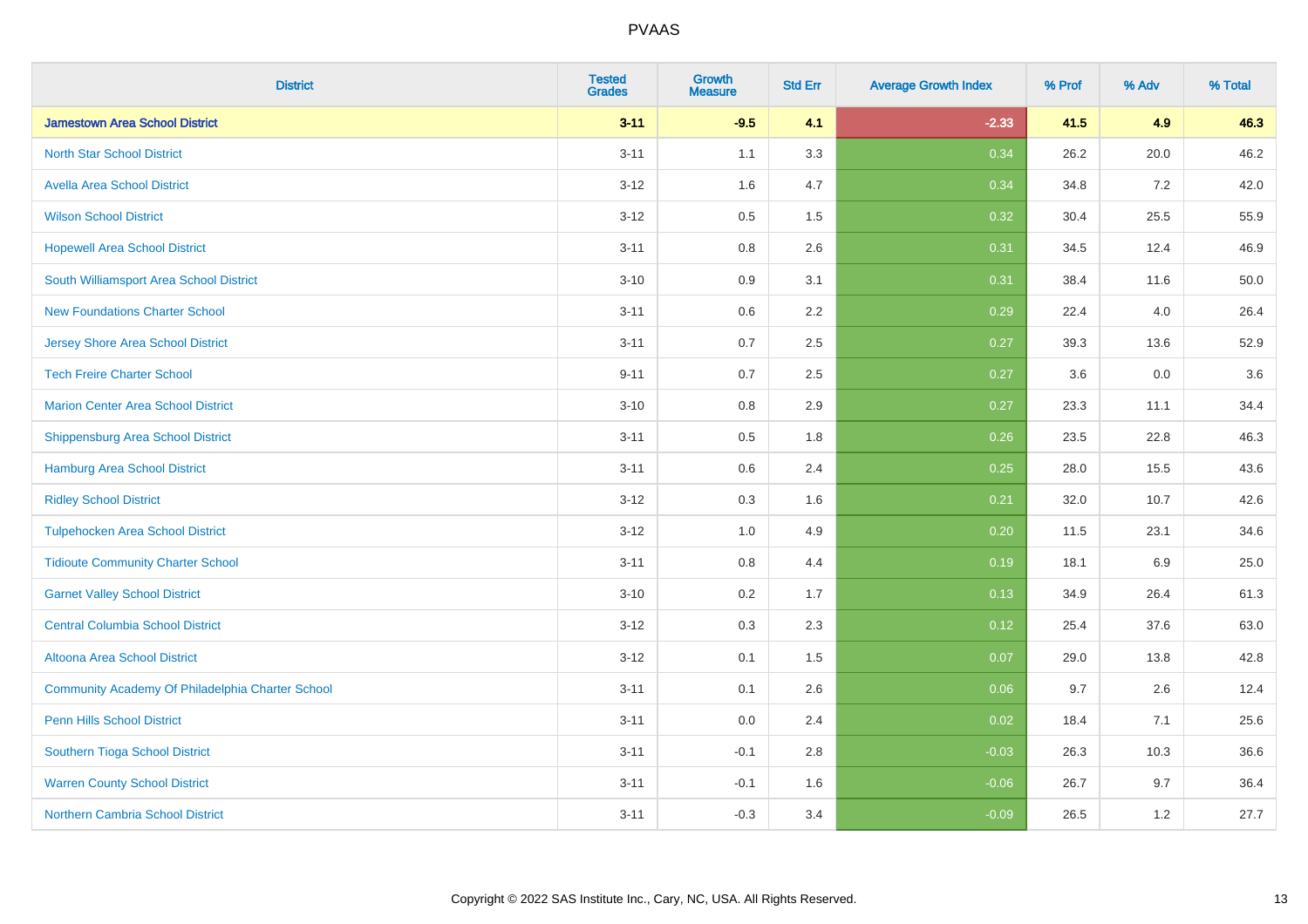| <b>District</b>                                   | <b>Tested</b><br><b>Grades</b> | Growth<br><b>Measure</b> | <b>Std Err</b> | <b>Average Growth Index</b> | % Prof | % Adv   | % Total  |
|---------------------------------------------------|--------------------------------|--------------------------|----------------|-----------------------------|--------|---------|----------|
| <b>Jamestown Area School District</b>             | $3 - 11$                       | $-9.5$                   | 4.1            | $-2.33$                     | 41.5   | 4.9     | 46.3     |
| <b>Freeport Area School District</b>              | $3 - 10$                       | $-0.2$                   | 2.1            | $-0.10$                     | 37.4   | 29.8    | 67.2     |
| Lehigh Career & Technical Institute               | $10 - 12$                      | $-0.7$                   | 6.3            | $-0.11$                     | 36.4   | 4.6     | 40.9     |
| <b>Brockway Area School District</b>              | $3 - 11$                       | $-0.4$                   | 3.5            | $-0.11$                     | 41.2   | 13.8    | 55.0     |
| <b>Harrisburg City School District</b>            | $3 - 11$                       | $-0.2$                   | 2.0            | $-0.11$                     | 6.0    | 2.0     | 8.0      |
| <b>Wilson Area School District</b>                | $3 - 11$                       | $-0.3$                   | 2.4            | $-0.12$                     | 35.4   | 14.6    | 50.0     |
| <b>Fairfield Area School District</b>             | $3 - 11$                       | $-0.5$                   | 3.6            | $-0.13$                     | 43.9   | 6.1     | 50.0     |
| <b>Otto-Eldred School District</b>                | $3 - 11$                       | $-0.5$                   | 3.5            | $-0.13$                     | 35.8   | 10.5    | 46.3     |
| <b>Greencastle-Antrim School District</b>         | $3 - 11$                       | $-0.3$                   | 2.0            | $-0.14$                     | 30.9   | 22.2    | 53.1     |
| <b>Portage Area School District</b>               | $3 - 10$                       | $-0.5$                   | 3.3            | $-0.14$                     | 27.0   | 20.6    | 47.6     |
| <b>Central Greene School District</b>             | $3 - 11$                       | $-0.4$                   | 2.5            | $-0.15$                     | 27.8   | 14.8    | 42.6     |
| South Side Area School District                   | $3 - 11$                       | $-0.6$                   | 3.1            | $-0.19$                     | 24.0   | 28.0    | 52.0     |
| Jeannette City School District                    | $3 - 11$                       | $-0.7$                   | 3.4            | $-0.20$                     | 26.8   | 4.1     | $30.9\,$ |
| <b>Fort Cherry School District</b>                | $3 - 10$                       | $-0.7$                   | 3.1            | $-0.21$                     | 30.6   | 14.1    | 44.7     |
| <b>Claysburg-Kimmel School District</b>           | $3 - 11$                       | $-1.2$                   | 5.2            | $-0.22$                     | 5.0    | 0.0     | $5.0\,$  |
| <b>Blacklick Valley School District</b>           | $3 - 11$                       | $-0.9$                   | 3.9            | $-0.23$                     | 7.7    | 7.7     | 15.4     |
| <b>Evergreen Community Charter School</b>         | $6 - 11$                       | $-1.1$                   | 4.7            | $-0.23$                     | 34.6   | 26.9    | 61.5     |
| <b>Ferndale Area School District</b>              | $3 - 10$                       | $-1.1$                   | 4.1            | $-0.27$                     | 21.0   | 7.9     | 29.0     |
| Northern Lebanon School District                  | $3 - 11$                       | $-0.7$                   | 2.3            | $-0.29$                     | 18.8   | $6.8\,$ | 25.6     |
| <b>Cranberry Area School District</b>             | $3 - 12$                       | $-0.9$                   | 3.1            | $-0.29$                     | 25.5   | 9.7     | 35.2     |
| <b>Mastery Charter High School-Lenfest Campus</b> | $7 - 11$                       | $-1.8$                   | 5.8            | $-0.30$                     | 26.3   | 0.0     | 26.3     |
| South Allegheny School District                   | $3 - 11$                       | $-0.9$                   | 3.1            | $-0.30$                     | 23.8   | 2.5     | 26.2     |
| <b>Columbia Borough School District</b>           | $3 - 12$                       | $-1.1$                   | 3.6            | $-0.31$                     | 17.2   | 1.7     | 19.0     |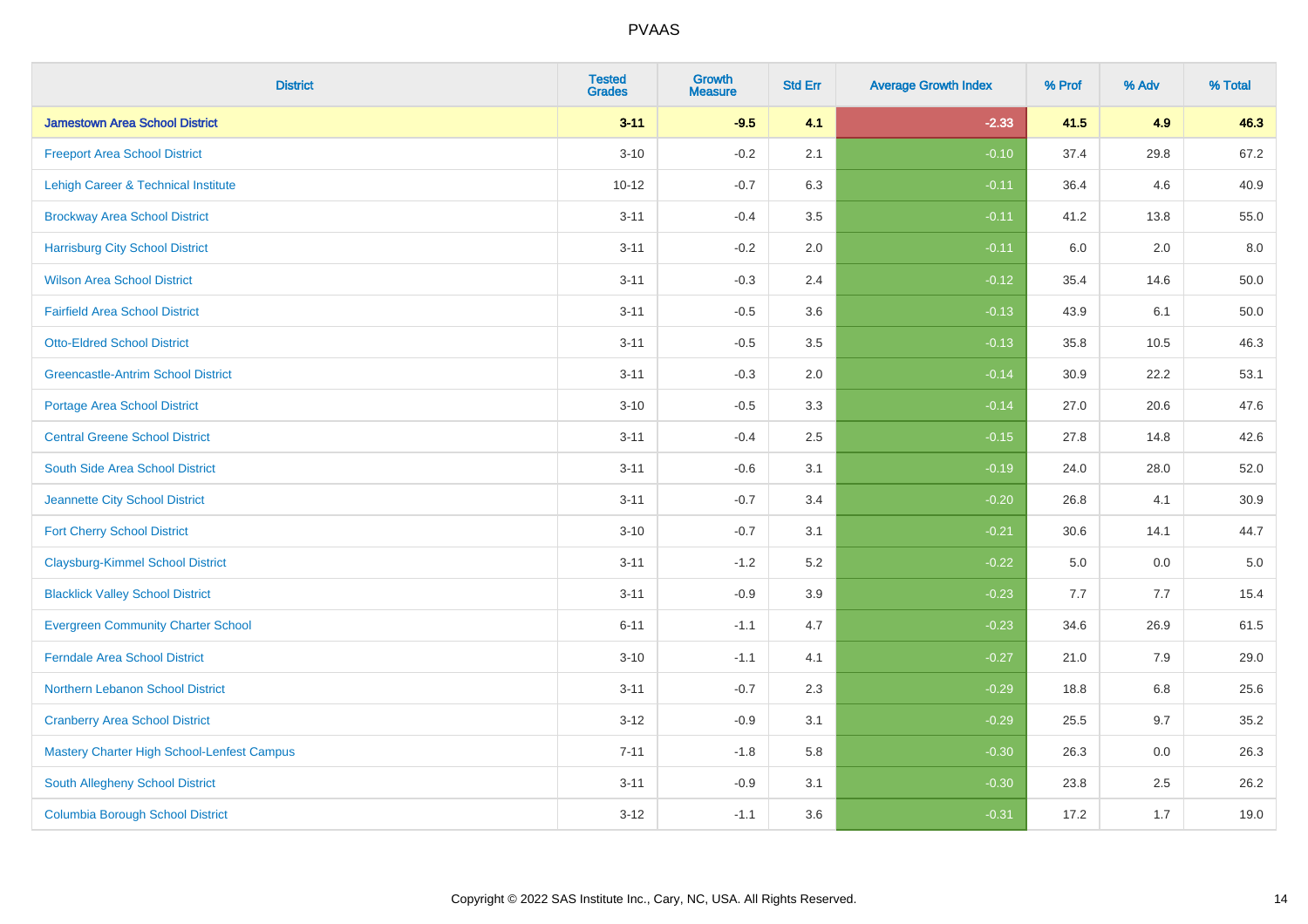| <b>District</b>                                         | <b>Tested</b><br><b>Grades</b> | <b>Growth</b><br><b>Measure</b> | <b>Std Err</b> | <b>Average Growth Index</b> | % Prof | % Adv | % Total |
|---------------------------------------------------------|--------------------------------|---------------------------------|----------------|-----------------------------|--------|-------|---------|
| <b>Jamestown Area School District</b>                   | $3 - 11$                       | $-9.5$                          | 4.1            | $-2.33$                     | 41.5   | 4.9   | 46.3    |
| <b>Clairton City School District</b>                    | $3 - 11$                       | $-1.6$                          | 5.0            | $-0.32$                     | 3.8    | 0.5   | 4.4     |
| <b>Forest City Regional School District</b>             | $3 - 12$                       | $-1.2$                          | 3.6            | $-0.33$                     | 26.5   | 8.2   | 34.7    |
| <b>Palmerton Area School District</b>                   | $3 - 11$                       | $-0.9$                          | 2.7            | $-0.34$                     | 34.3   | 14.3  | 48.6    |
| <b>MaST Community Charter School</b>                    | $3 - 10$                       | $-0.9$                          | 2.5            | $-0.34$                     | 25.0   | 21.6  | 46.6    |
| <b>Clearfield Area School District</b>                  | $3 - 10$                       | $-1.3$                          | 3.7            | $-0.34$                     | 43.9   | 24.6  | 68.4    |
| <b>Everett Area School District</b>                     | $3 - 11$                       | $-1.1$                          | 3.1            | $-0.34$                     | 34.2   | 13.2  | 47.4    |
| <b>Pine Grove Area School District</b>                  | $3 - 11$                       | $-1.1$                          | 3.0            | $-0.36$                     | 29.5   | 14.3  | 43.8    |
| <b>Westmont Hilltop School District</b>                 | $3 - 11$                       | $-1.0$                          | 2.8            | $-0.36$                     | 33.3   | 14.7  | 48.0    |
| <b>Forest Area School District</b>                      | $3 - 11$                       | $-1.8$                          | 4.7            | $-0.37$                     | 18.9   | 15.1  | 34.0    |
| <b>Farrell Area School District</b>                     | $3 - 11$                       | $-1.9$                          | 4.2            | $-0.44$                     | 9.3    | 11.6  | 20.9    |
| <b>Burrell School District</b>                          | $3 - 11$                       | $-1.5$                          | 3.3            | $-0.44$                     | 27.8   | 17.7  | 45.6    |
| <b>Chichester School District</b>                       | $3 - 11$                       | $-1.8$                          | 4.2            | $-0.44$                     | 40.0   | 14.0  | 54.0    |
| <b>Schuylkill Valley School District</b>                | $3 - 11$                       | $-1.0$                          | 2.2            | $-0.47$                     | 29.8   | 20.2  | 50.0    |
| <b>Allegheny Valley School District</b>                 | $3 - 11$                       | $-1.9$                          | 3.9            | $-0.48$                     | 31.8   | 11.4  | 43.2    |
| York Academy Regional Charter School                    | $3 - 11$                       | $-2.3$                          | 4.4            | $-0.52$                     | 23.5   | 2.0   | 25.5    |
| <b>Lakeview School District</b>                         | $3 - 11$                       | $-1.9$                          | 3.5            | $-0.53$                     | 41.5   | 12.3  | 53.8    |
| <b>Southeastern Greene School District</b>              | $3 - 10$                       | $-2.3$                          | 4.4            | $-0.53$                     | 29.0   | 9.7   | 38.7    |
| <b>Susq-Cyber Charter School</b>                        | $9 - 11$                       | $-3.2$                          | 5.8            | $-0.54$                     | 23.8   | 4.8   | 28.6    |
| Center For Student Learning Charter School At Pennsbury | $6 - 12$                       | $-3.3$                          | 6.0            | $-0.55$                     | 23.1   | 0.0   | 23.1    |
| <b>Penns Manor Area School District</b>                 | $3 - 12$                       | $-1.9$                          | 3.5            | $-0.55$                     | 24.2   | 3.8   | 28.0    |
| <b>Highlands School District</b>                        | $3 - 11$                       | $-1.3$                          | 2.3            | $-0.55$                     | 32.6   | 10.5  | 43.0    |
| <b>South Eastern School District</b>                    | $3 - 11$                       | $-1.0$                          | 1.8            | $-0.55$                     | 36.4   | 17.1  | 53.5    |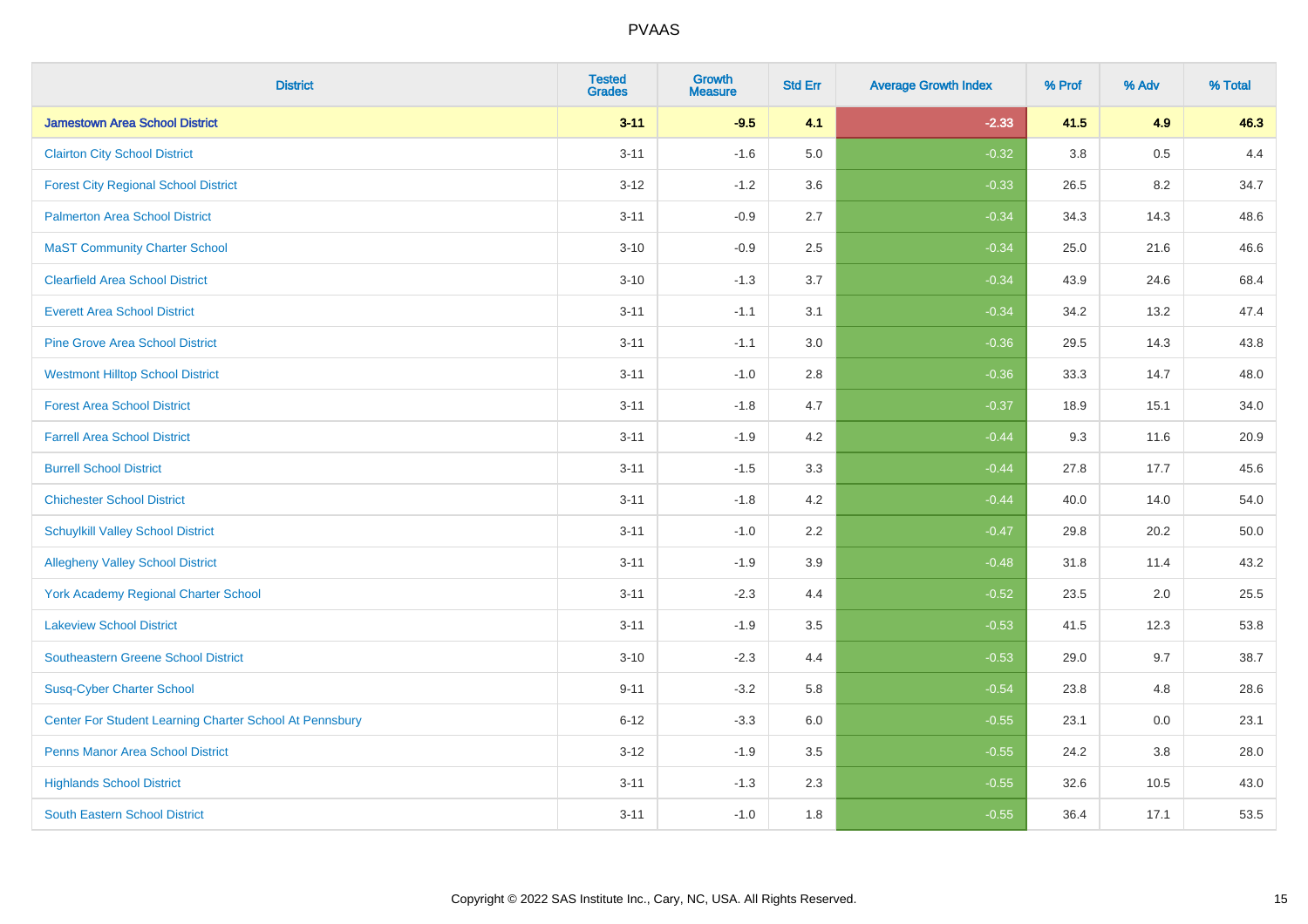| <b>District</b>                             | <b>Tested</b><br><b>Grades</b> | <b>Growth</b><br><b>Measure</b> | <b>Std Err</b> | <b>Average Growth Index</b> | % Prof | % Adv | % Total |
|---------------------------------------------|--------------------------------|---------------------------------|----------------|-----------------------------|--------|-------|---------|
| <b>Jamestown Area School District</b>       | $3 - 11$                       | $-9.5$                          | 4.1            | $-2.33$                     | 41.5   | 4.9   | 46.3    |
| <b>Exeter Township School District</b>      | $3 - 11$                       | $-1.0$                          | 1.7            | $-0.58$                     | 27.2   | 15.6  | 42.8    |
| <b>Bangor Area School District</b>          | $3 - 12$                       | $-1.2$                          | 2.0            | $-0.60$                     | 25.8   | 12.7  | 38.5    |
| <b>Carlynton School District</b>            | $3 - 11$                       | $-2.0$                          | 3.2            | $-0.62$                     | 27.9   | 5.2   | 33.1    |
| <b>Lebanon School District</b>              | $3 - 11$                       | $-1.2$                          | 1.9            | $-0.63$                     | 15.2   | 6.4   | 21.6    |
| Propel Charter School - Braddock Hills      | $3 - 11$                       | $-2.1$                          | 3.3            | $-0.63$                     | 4.8    | 3.2   | 8.1     |
| <b>New Brighton Area School District</b>    | $3 - 11$                       | $-2.1$                          | 3.2            | $-0.65$                     | 31.5   | 11.1  | 42.6    |
| <b>Monessen City School District</b>        | $3 - 10$                       | $-3.9$                          | 5.6            | $-0.69$                     | 21.0   | 10.5  | 31.6    |
| <b>Tri-Valley School District</b>           | $3 - 10$                       | $-2.7$                          | 3.9            | $-0.69$                     | 31.0   | 9.5   | 40.5    |
| Northern Bedford County School District     | $3 - 11$                       | $-2.3$                          | 3.3            | $-0.69$                     | 26.2   | 16.9  | 43.1    |
| <b>Norwin School District</b>               | $3 - 11$                       | $-1.1$                          | 1.6            | $-0.70$                     | 37.7   | 27.6  | 65.2    |
| <b>Albert Gallatin Area School District</b> | $3 - 11$                       | $-1.7$                          | 2.3            | $-0.72$                     | 31.9   | 20.7  | 52.7    |
| <b>Valley Grove School District</b>         | $3 - 10$                       | $-4.0$                          | 5.5            | $-0.72$                     | 68.4   | 15.8  | 84.2    |
| Urban Pathways 6-12 Charter School          | $6 - 11$                       | $-4.1$                          | 5.7            | $-0.72$                     | 0.0    | 0.0   | $0.0\,$ |
| <b>Roberto Clemente Charter School</b>      | $3 - 12$                       | $-3.3$                          | 4.1            | $-0.79$                     | 22.7   | 4.6   | 27.3    |
| <b>Bradford Area School District</b>        | $3 - 12$                       | $-1.8$                          | 2.3            | $-0.79$                     | 31.2   | 16.7  | 47.9    |
| Mastery Charter School - Shoemaker Campus   | $7 - 10$                       | $-2.3$                          | 2.8            | $-0.81$                     | 10.1   | 3.7   | 13.8    |
| <b>Northgate School District</b>            | $3 - 11$                       | $-3.0$                          | 3.4            | $-0.85$                     | 35.6   | 6.8   | 42.4    |
| <b>Minersville Area School District</b>     | $3 - 11$                       | $-2.9$                          | 3.4            | $-0.86$                     | 27.4   | 9.7   | 37.1    |
| <b>Reynolds School District</b>             | $3 - 10$                       | $-3.0$                          | 3.5            | $-0.87$                     | 27.3   | 9.1   | 36.4    |
| <b>Carbondale Area School District</b>      | $3 - 10$                       | $-2.8$                          | 3.2            | $-0.87$                     | 27.5   | 2.9   | 30.4    |
| <b>Mount Union Area School District</b>     | $3 - 10$                       | $-2.5$                          | 2.8            | $-0.89$                     | 19.8   | 5.8   | 25.6    |
| <b>Uniontown Area School District</b>       | $3 - 11$                       | $-2.8$                          | 3.1            | $-0.91$                     | 31.7   | 7.3   | 39.0    |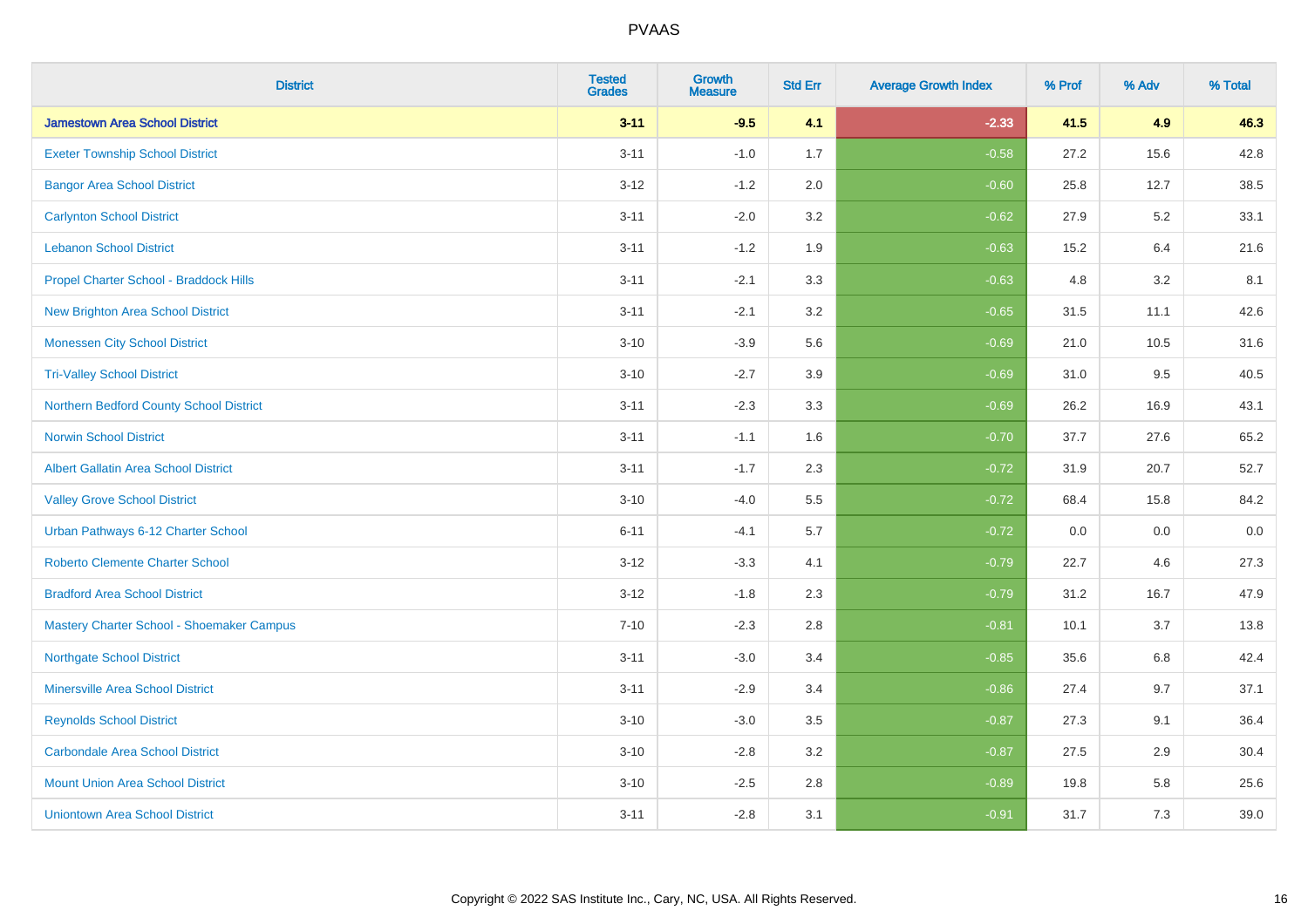| <b>District</b>                                 | <b>Tested</b><br><b>Grades</b> | <b>Growth</b><br><b>Measure</b> | <b>Std Err</b> | <b>Average Growth Index</b> | % Prof | % Adv   | % Total |
|-------------------------------------------------|--------------------------------|---------------------------------|----------------|-----------------------------|--------|---------|---------|
| <b>Jamestown Area School District</b>           | $3 - 11$                       | $-9.5$                          | 4.1            | $-2.33$                     | 41.5   | 4.9     | 46.3    |
| <b>Conneaut School District</b>                 | $3 - 12$                       | $-2.3$                          | 2.6            | $-0.91$                     | 27.4   | 9.7     | 37.1    |
| <b>Wyomissing Area School District</b>          | $3 - 12$                       | $-2.4$                          | 2.6            | $-0.92$                     | 25.6   | 28.1    | 53.7    |
| <b>Propel Charter School-Montour</b>            | $3 - 10$                       | $-3.4$                          | 3.6            | $-0.93$                     | 7.7    | $0.0\,$ | 7.7     |
| <b>KIPP Dubois Charter School</b>               | $9 - 10$                       | $-3.0$                          | 3.1            | $-0.95$                     | 10.0   | 0.0     | 10.0    |
| <b>Northwest Area School District</b>           | $3 - 10$                       | $-3.2$                          | 3.3            | $-0.97$                     | 30.4   | 13.0    | 43.5    |
| <b>Sugar Valley Rural Charter School</b>        | $3 - 11$                       | $-3.6$                          | 3.7            | $-0.98$                     | 10.3   | 0.0     | 10.3    |
| <b>Shamokin Area School District</b>            | $3 - 11$                       | $-2.6$                          | 2.5            | $-1.06$                     | 19.6   | 9.8     | 29.3    |
| <b>Mahanoy Area School District</b>             | $3 - 10$                       | $-3.4$                          | 3.1            | $-1.07$                     | 21.4   | 8.6     | 30.0    |
| <b>Moshannon Valley School District</b>         | $3 - 10$                       | $-5.1$                          | 4.6            | $-1.12$                     | 25.0   | 12.5    | 37.5    |
| <b>Cameron County School District</b>           | $3 - 12$                       | $-5.0$                          | 4.4            | $-1.12$                     | 34.9   | 4.8     | 39.7    |
| <b>Harmony Area School District</b>             | $3 - 10$                       | $-5.7$                          | $5.0\,$        | $-1.13$                     | 33.3   | 0.0     | 33.3    |
| Northwestern Lehigh School District             | $3 - 11$                       | $-2.4$                          | 2.1            | $-1.14$                     | 41.7   | 17.9    | 59.5    |
| <b>Beaver Area School District</b>              | $3 - 10$                       | $-3.0$                          | 2.5            | $-1.16$                     | 25.8   | 27.8    | 53.6    |
| <b>Shaler Area School District</b>              | $3 - 11$                       | $-2.1$                          | 1.8            | $-1.18$                     | 32.0   | 13.0    | 45.0    |
| <b>Susquehanna Community School District</b>    | $3 - 11$                       | $-4.5$                          | 3.8            | $-1.19$                     | 31.9   | $8.8\,$ | 40.7    |
| <b>Cornell School District</b>                  | $3 - 11$                       | $-5.5$                          | 4.6            | $-1.20$                     | 11.3   | $3.2\,$ | 14.5    |
| <b>Millville Area School District</b>           | $3-12$                         | $-5.6$                          | 4.4            | $-1.26$                     | 31.4   | 11.4    | 42.9    |
| <b>Springfield Township School District</b>     | $3 - 11$                       | $-3.9$                          | 3.1            | $-1.27$                     | 37.2   | 30.8    | 68.1    |
| <b>Propel Charter School-Homestead</b>          | $3 - 11$                       | $-5.0$                          | 3.9            | $-1.27$                     | 7.3    | 0.0     | 7.3     |
| <b>Keystone Education Center Charter School</b> | $3 - 12$                       | $-6.5$                          | 5.1            | $-1.28$                     | 0.0    | 0.0     | 0.0     |
| <b>Bucks County Technical High School</b>       | $9 - 10$                       | $-2.9$                          | 2.2            | $-1.29$                     | 27.7   | 10.4    | 38.2    |
| <b>Shenandoah Valley School District</b>        | $3 - 11$                       | $-4.5$                          | 3.5            | $-1.29$                     | 14.3   | 0.0     | 14.3    |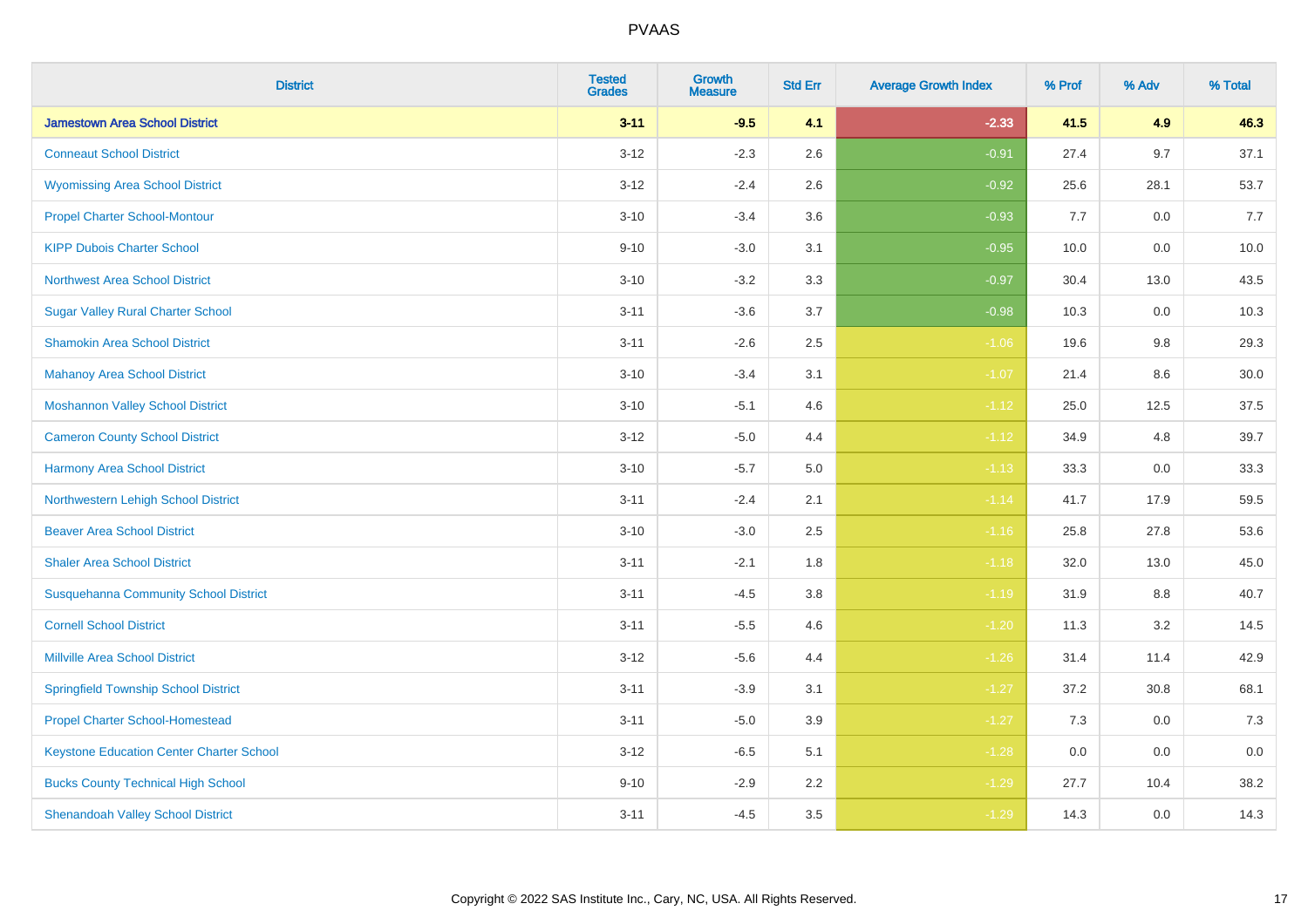| <b>District</b>                               | <b>Tested</b><br><b>Grades</b> | Growth<br><b>Measure</b> | <b>Std Err</b> | <b>Average Growth Index</b> | % Prof | % Adv | % Total |
|-----------------------------------------------|--------------------------------|--------------------------|----------------|-----------------------------|--------|-------|---------|
| <b>Jamestown Area School District</b>         | $3 - 11$                       | $-9.5$                   | 4.1            | $-2.33$                     | 41.5   | 4.9   | 46.3    |
| <b>Southern Fulton School District</b>        | $3 - 11$                       | $-5.1$                   | 4.0            | $-1.29$                     | 21.7   | 13.0  | 34.8    |
| <b>Rose Tree Media School District</b>        | $3 - 10$                       | $-2.8$                   | 2.1            | $-1.33$                     | 35.2   | 29.6  | 64.8    |
| <b>Northeast Bradford School District</b>     | $3 - 10$                       | $-5.0$                   | 3.7            | $-1.35$                     | 30.6   | 4.8   | 35.5    |
| <b>Dubois Area School District</b>            | $3 - 11$                       | $-2.8$                   | 2.0            | $-1.37$                     | 35.5   | 19.0  | 54.6    |
| <b>Chester-Upland School District</b>         | $3 - 11$                       | $-3.6$                   | 2.6            | $-1.38$                     | 1.6    | 0.0   | 1.6     |
| <b>Franklin Area School District</b>          | $3 - 11$                       | $-3.7$                   | 2.6            | $-1.43$                     | 30.5   | 5.9   | 36.4    |
| <b>Weatherly Area School District</b>         | $3 - 11$                       | $-5.8$                   | 4.0            | $-1.44$                     | 32.1   | 8.9   | 41.1    |
| <b>Middletown Area School District</b>        | $3 - 11$                       | $-3.4$                   | 2.4            | $-1.44$                     | 34.3   | 15.2  | 49.4    |
| <b>Rochester Area School District</b>         | $3 - 11$                       | $-5.7$                   | 3.9            | $-1.45$                     | 14.9   | 2.1   | 17.0    |
| <b>Greater Johnstown School District</b>      | $3 - 11$                       | $-3.5$                   | 2.4            | $-1.45$                     | 10.3   | 1.3   | 11.5    |
| Salisbury-Elk Lick School District            | $3 - 11$                       | $-8.4$                   | 5.8            | $-1.45$                     | 33.3   | 5.6   | 38.9    |
| <b>Troy Area School District</b>              | $3 - 10$                       | $-4.7$                   | $3.2\,$        | $-1.46$                     | 22.8   | 16.5  | 39.2    |
| <b>Towanda Area School District</b>           | $3 - 11$                       | $-4.0$                   | 2.6            | $-1.52$                     | 24.8   | 9.9   | 34.8    |
| <b>Crestwood School District</b>              | $3 - 11$                       | $-3.4$                   | 2.2            | $-1.52$                     | 33.1   | 21.7  | 54.9    |
| <b>Nazareth Area School District</b>          | $3 - 11$                       | $-2.5$                   | 1.7            | $-1.53$                     | 29.2   | 24.6  | 53.8    |
| <b>Universal Audenried Charter School</b>     | $9 - 11$                       | $-3.8$                   | 2.5            | $-1.53$                     | 3.0    | 0.5   | 3.5     |
| <b>Ridgway Area School District</b>           | $3 - 11$                       | $-6.1$                   | 4.0            | $-1.53$                     | 42.2   | 15.6  | 57.8    |
| <b>Conemaugh Valley School District</b>       | $3 - 12$                       | $-6.3$                   | 4.1            | $-1.54$                     | 23.7   | 5.1   | 28.8    |
| <b>Charleroi School District</b>              | $3 - 11$                       | $-4.3$                   | 2.7            | $-1.55$                     | 22.2   | 15.9  | 38.1    |
| <b>Shanksville-Stonycreek School District</b> | $3 - 10$                       | $-8.6$                   | 5.5            | $-1.55$                     | 17.6   | 23.5  | 41.2    |
| <b>Slippery Rock Area School District</b>     | $3 - 11$                       | $-3.8$                   | 2.5            | $-1.56$                     | 30.8   | 21.9  | 52.7    |
| Insight PA Cyber Charter School               | $3 - 11$                       | $-9.4$                   | 5.8            | $-1.62$                     | 25.6   | 4.6   | 30.2    |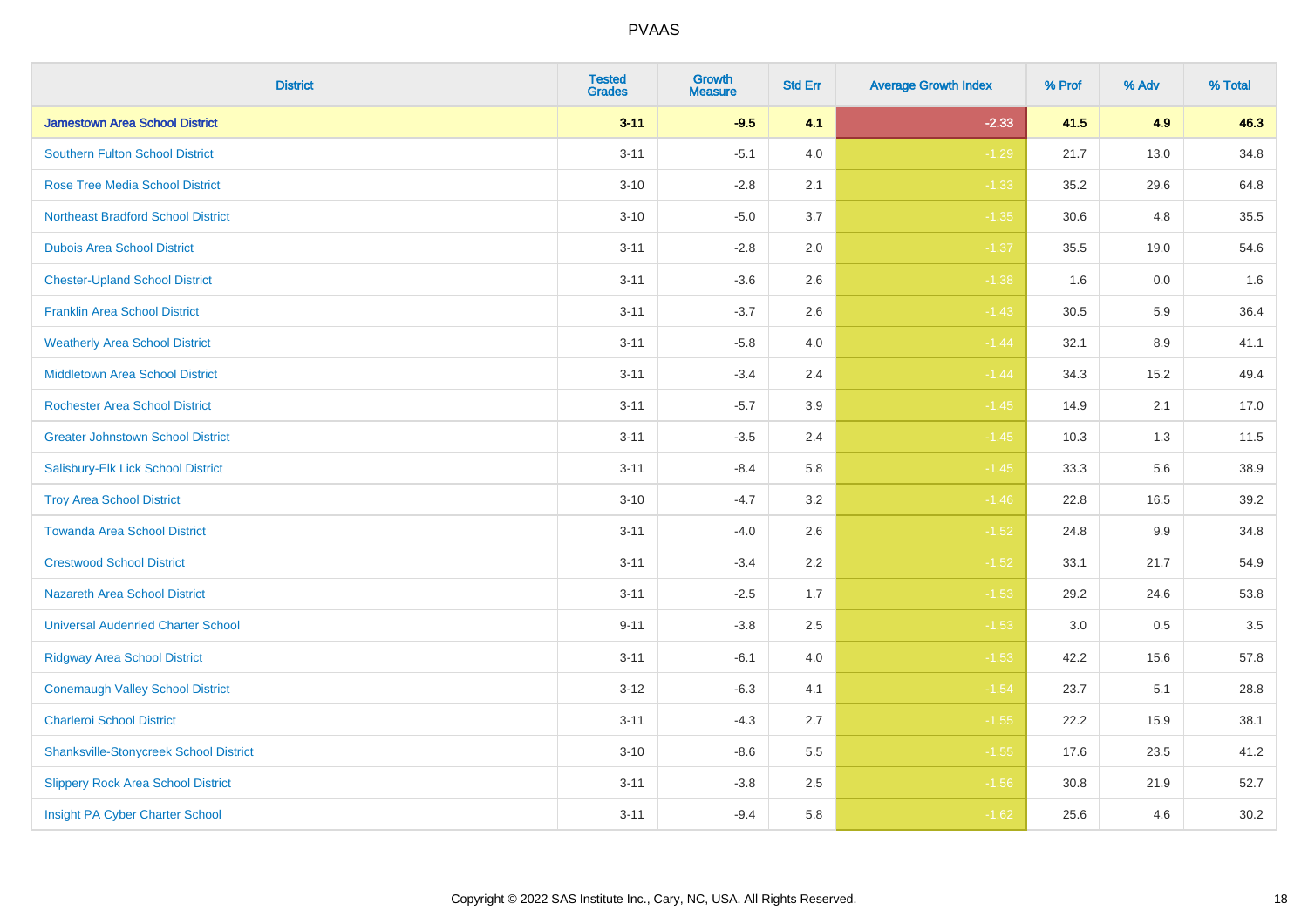| <b>District</b>                                        | <b>Tested</b><br><b>Grades</b> | <b>Growth</b><br><b>Measure</b> | <b>Std Err</b> | <b>Average Growth Index</b> | % Prof | % Adv | % Total |
|--------------------------------------------------------|--------------------------------|---------------------------------|----------------|-----------------------------|--------|-------|---------|
| <b>Jamestown Area School District</b>                  | $3 - 11$                       | $-9.5$                          | 4.1            | $-2.33$                     | 41.5   | 4.9   | 46.3    |
| <b>Laurel Highlands School District</b>                | $3 - 11$                       | $-3.8$                          | 2.3            | $-1.63$                     | 20.9   | 14.6  | 35.4    |
| <b>Hollidaysburg Area School District</b>              | $3 - 11$                       | $-2.7$                          | 1.6            | $-1.64$                     | 32.6   | 15.2  | 47.8    |
| <b>Hatboro-Horsham School District</b>                 | $3 - 11$                       | $-2.7$                          | 1.6            | $-1.65$                     | 27.9   | 17.9  | 45.8    |
| <b>Steelton-Highspire School District</b>              | $3 - 11$                       | $-5.3$                          | 3.2            | $-1.65$                     | 13.9   | 0.0   | 13.9    |
| <b>Woodland Hills School District</b>                  | $3 - 12$                       | $-4.2$                          | 2.5            | $-1.66$                     | 10.1   | 1.4   | 11.5    |
| <b>Dauphin County Technical School</b>                 | $9 - 11$                       | $-3.9$                          | 2.3            | $-1.67$                     | 18.3   | 11.1  | 29.3    |
| <b>Environmental Charter School At Frick Park</b>      | $3-9$                          | $-6.2$                          | 3.7            | $-1.67$                     | 25.9   | 3.4   | 29.3    |
| <b>Twin Valley School District</b>                     | $3 - 12$                       | $-3.2$                          | 1.9            | $-1.68$                     | 38.8   | 19.8  | 58.6    |
| <b>Union Area School District</b>                      | $3 - 11$                       | $-6.5$                          | 3.8            | $-1.70$                     | 30.6   | 12.2  | 42.9    |
| Southern Huntingdon County School District             | $3 - 11$                       | $-5.9$                          | 3.4            | $-1.76$                     | 32.8   | 4.9   | 37.7    |
| <b>Oxford Area School District</b>                     | $3 - 11$                       | $-3.1$                          | 1.8            | $-1.77$                     | 27.5   | 14.5  | 42.0    |
| Renaissance Academy Charter School                     | $3 - 11$                       | $-5.6$                          | 3.1            | $-1.79$                     | 28.4   | 18.5  | 46.9    |
| <b>Pleasant Valley School District</b>                 | $3 - 11$                       | $-3.3$                          | 1.8            | $-1.80$                     | 28.5   | 10.4  | 39.0    |
| New Kensington-Arnold School District                  | $3 - 11$                       | $-5.8$                          | 3.2            | $-1.80$                     | 10.8   | 1.2   | 12.0    |
| <b>Westinghouse Arts Academy Charter School</b>        | $9 - 10$                       | $-6.0$                          | 3.3            | $-1.81$                     | 20.2   | 8.9   | 29.1    |
| <b>West Chester Area School District</b>               | $3 - 11$                       | $-2.1$                          | 1.2            | $-1.83$                     | 36.4   | 23.2  | 59.6    |
| <b>Montgomery Area School District</b>                 | $3 - 11$                       | $-5.8$                          | 3.2            | $-1.83$                     | 25.0   | 11.5  | 36.5    |
| <b>Penn Cambria School District</b>                    | $3 - 11$                       | $-4.5$                          | 2.4            | $-1.86$                     | 27.3   | 15.8  | 43.2    |
| <b>Chester Charter Scholars Academy Charter School</b> | $3 - 12$                       | $-6.2$                          | 3.3            | $-1.88$                     | 2.2    | 0.0   | 2.2     |
| <b>Jenkintown School District</b>                      | $3 - 11$                       | $-7.9$                          | 4.1            | $-1.92$                     | 34.1   | 27.3  | 61.4    |
| Millersburg Area School District                       | $3 - 11$                       | $-6.6$                          | 3.4            | $-1.92$                     | 24.1   | 10.3  | 34.5    |
| Southern Lehigh School District                        | $3 - 11$                       | $-4.1$                          | 2.1            | $-1.94$                     | 39.3   | 28.0  | 67.2    |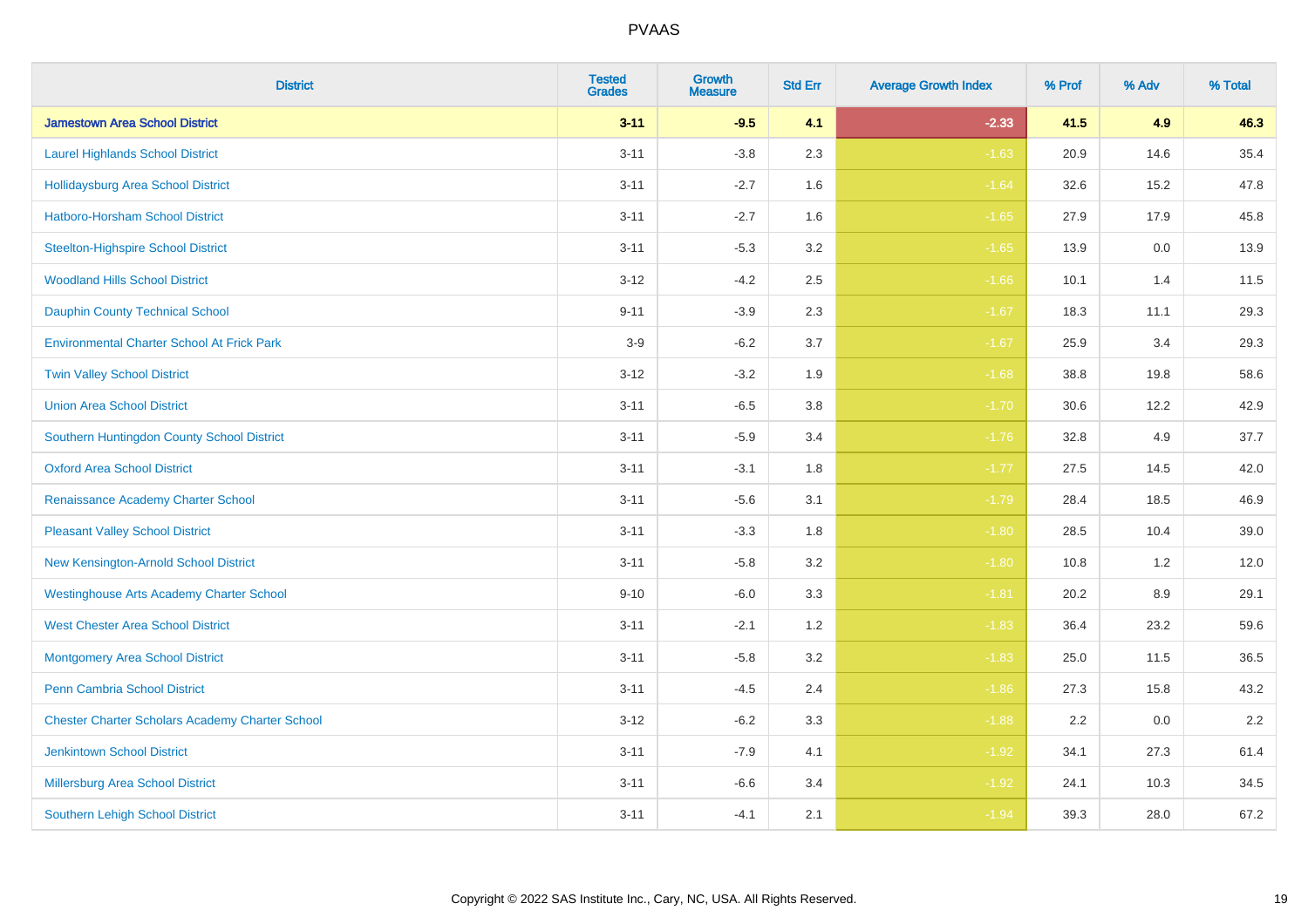| <b>District</b>                                                       | <b>Tested</b><br><b>Grades</b> | <b>Growth</b><br><b>Measure</b> | <b>Std Err</b> | <b>Average Growth Index</b> | % Prof | % Adv   | % Total |
|-----------------------------------------------------------------------|--------------------------------|---------------------------------|----------------|-----------------------------|--------|---------|---------|
| <b>Jamestown Area School District</b>                                 | $3 - 11$                       | $-9.5$                          | 4.1            | $-2.33$                     | 41.5   | 4.9     | 46.3    |
| Schuylkill Haven Area School District                                 | $3 - 11$                       | $-5.3$                          | 2.7            | $-1.96$                     | 22.2   | 11.6    | 33.8    |
| <b>North East School District</b>                                     | $3 - 11$                       | $-5.3$                          | 2.7            | $-1.97$                     | 31.7   | 24.8    | 56.4    |
| <b>Titusville Area School District</b>                                | $3 - 11$                       | $-5.0$                          | 2.5            | $-1.98$                     | 26.5   | 6.8     | 33.3    |
| Lehigh Valley Academy Regional Charter School                         | $3 - 11$                       | $-5.9$                          | 3.0            | $-1.98$                     | 20.0   | 7.7     | 27.7    |
| Lincoln Leadership Academy Charter School                             | $3 - 12$                       | $-7.4$                          | 3.7            | $-1.99$                     | 6.4    | 2.1     | 8.5     |
| <b>Sto-Rox School District</b>                                        | $3 - 10$                       | $-7.0$                          | 3.5            | $-1.99$                     | 3.2    | $0.0\,$ | 3.2     |
| <b>Kiski Area School District</b>                                     | $3 - 11$                       | $-4.0$                          | 2.0            | $-1.99$                     | 23.1   | 18.2    | 41.3    |
| <b>Bristol Borough School District</b>                                | $3 - 12$                       | $-5.9$                          | 2.9            | $-2.00$                     | 27.8   | 3.3     | 31.1    |
| Preparatory Charter School Of Mathematics, Science, Tech, And Careers | $9 - 10$                       | $-5.1$                          | $2.5\,$        | $-2.03$                     | 6.3    | 1.4     | 7.7     |
| <b>Riverside Beaver County School District</b>                        | $3 - 11$                       | $-5.5$                          | 2.7            | $-2.03$                     | 35.8   | 23.2    | 59.0    |
| <b>Freedom Area School District</b>                                   | $3 - 11$                       | $-6.3$                          | 3.1            | $-2.04$                     | 22.9   | 8.4     | 31.3    |
| <b>Boyertown Area School District</b>                                 | $3 - 11$                       | $-2.9$                          | 1.4            | $-2.06$                     | 30.8   | 22.6    | 53.4    |
| <b>West Greene School District</b>                                    | $3 - 11$                       | $-8.1$                          | 3.9            | $-2.08$                     | 31.0   | 11.9    | 42.9    |
| <b>Wellsboro Area School District</b>                                 | $3 - 11$                       | $-6.3$                          | 3.0            | $-2.08$                     | 24.4   | 13.4    | 37.8    |
| <b>Mastery Charter School - Gratz Campus</b>                          | $7 - 10$                       | $-9.5$                          | 4.6            | $-2.09$                     | 0.0    | 3.4     | 3.4     |
| <b>East Allegheny School District</b>                                 | $3 - 11$                       | $-6.4$                          | 3.0            | $-2.11$                     | 21.0   | 7.4     | 28.4    |
| <b>West Middlesex Area School District</b>                            | $3 - 10$                       | $-7.4$                          | 3.5            | $-2.11$                     | 32.0   | 9.6     | 41.6    |
| <b>Cambria Heights School District</b>                                | $3 - 10$                       | $-6.2$                          | 2.9            | $-2.11$                     | 25.0   | 13.0    | 38.0    |
| <b>Elk Lake School District</b>                                       | $3 - 11$                       | $-6.1$                          | 2.9            | $-2.12$                     | 26.3   | 11.6    | 37.9    |
| North Schuylkill School District                                      | $3 - 11$                       | $-4.7$                          | 2.2            | $-2.16$                     | 20.2   | 11.7    | 31.9    |
| <b>Western Beaver County School District</b>                          | $3 - 11$                       | $-9.3$                          | 4.2            | $-2.20$                     | 45.1   | 3.9     | 49.0    |
| <b>Wyoming Area School District</b>                                   | $3 - 10$                       | $-5.5$                          | 2.5            | $-2.21$                     | 32.0   | 9.6     | 41.6    |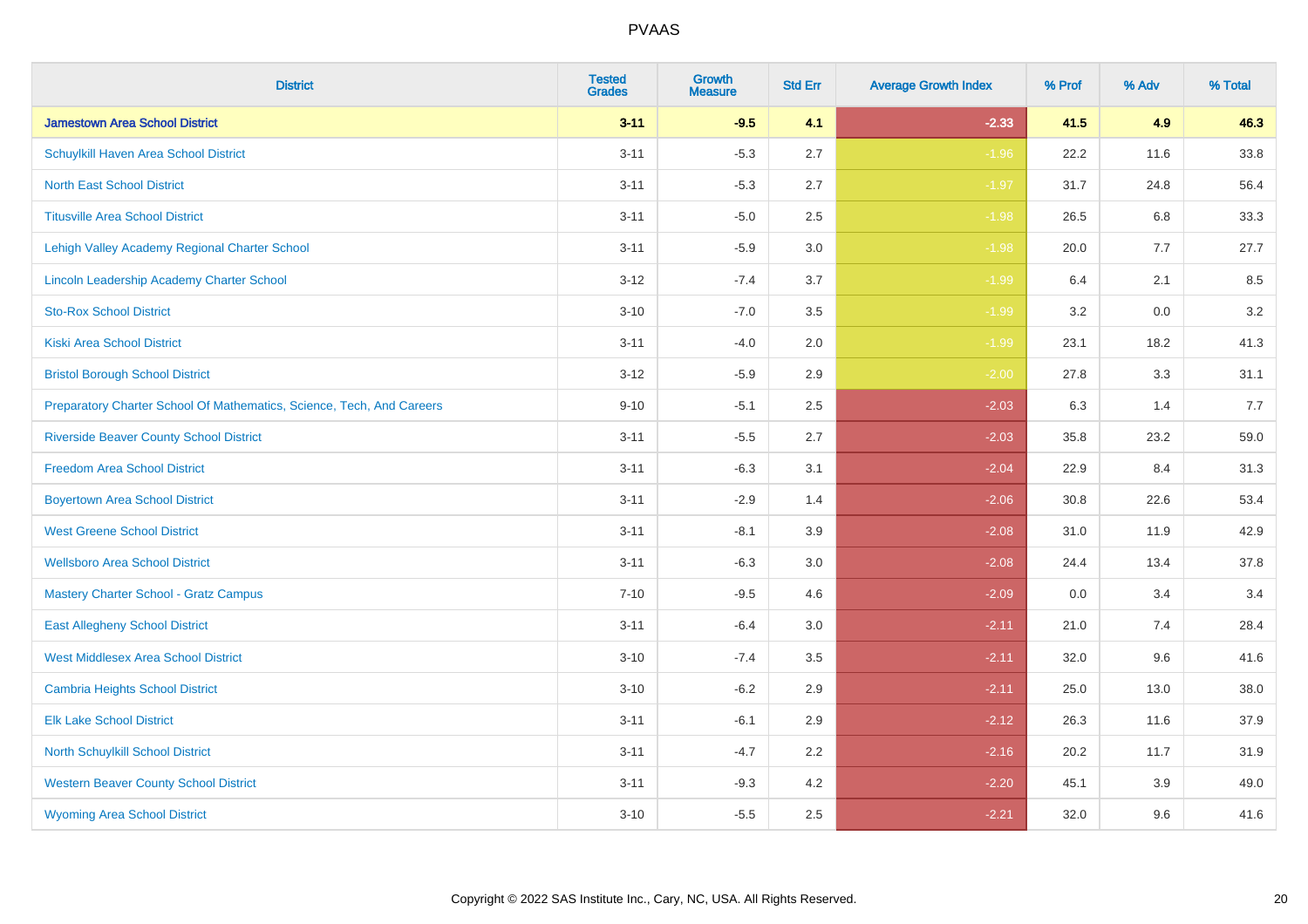| <b>District</b>                               | <b>Tested</b><br><b>Grades</b> | <b>Growth</b><br><b>Measure</b> | <b>Std Err</b> | <b>Average Growth Index</b> | % Prof | % Adv | % Total |
|-----------------------------------------------|--------------------------------|---------------------------------|----------------|-----------------------------|--------|-------|---------|
| <b>Jamestown Area School District</b>         | $3 - 11$                       | $-9.5$                          | 4.1            | $-2.33$                     | 41.5   | 4.9   | 46.3    |
| <b>Elizabeth Forward School District</b>      | $3 - 11$                       | $-5.5$                          | 2.5            | $-2.25$                     | 32.2   | 12.8  | 45.0    |
| <b>Yough School District</b>                  | $3 - 10$                       | $-6.2$                          | 2.7            | $-2.27$                     | 28.9   | 8.8   | 37.7    |
| <b>Owen J Roberts School District</b>         | $3 - 11$                       | $-3.5$                          | 1.5            | $-2.27$                     | 36.8   | 24.4  | 61.2    |
| <b>Susquenita School District</b>             | $3 - 11$                       | $-5.9$                          | 2.6            | $-2.28$                     | 30.6   | 13.9  | 44.4    |
| <b>Achievement House Charter School</b>       | $7 - 11$                       | $-8.2$                          | 3.6            | $-2.28$                     | 16.7   | 2.8   | 19.4    |
| <b>Carmichaels Area School District</b>       | $3 - 10$                       | $-7.0$                          | 3.1            | $-2.30$                     | 17.8   | 9.6   | 27.4    |
| <b>Commodore Perry School District</b>        | $3 - 11$                       | $-10.4$                         | 4.5            | $-2.30$                     | 29.4   | 5.9   | 35.3    |
| <b>Jamestown Area School District</b>         | $3 - 11$                       | $-9.5$                          | 4.1            | $-2.33$                     | 41.5   | 4.9   | 46.3    |
| <b>Riverside School District</b>              | $3 - 11$                       | $-6.2$                          | 2.7            | $-2.33$                     | 20.8   | 17.0  | 37.7    |
| <b>City CHS</b>                               | $10 - 11$                      | $-5.6$                          | 2.4            | $-2.34$                     | 15.9   | 1.5   | 17.4    |
| <b>Octorara Area School District</b>          | $3 - 11$                       | $-7.5$                          | 3.2            | $-2.35$                     | 26.1   | 17.0  | 43.2    |
| <b>Pottsville Area School District</b>        | $3 - 12$                       | $-4.9$                          | 2.1            | $-2.36$                     | 21.8   | 7.9   | 29.6    |
| <b>Mount Pleasant Area School District</b>    | $3 - 11$                       | $-5.4$                          | 2.3            | $-2.37$                     | 33.3   | 8.7   | 42.0    |
| <b>Wyoming Valley West School District</b>    | $3 - 11$                       | $-5.5$                          | 2.3            | $-2.38$                     | 22.2   | 9.2   | 31.4    |
| <b>Redbank Valley School District</b>         | $3 - 11$                       | $-7.5$                          | 3.1            | $-2.41$                     | 12.4   | 10.6  | 23.1    |
| <b>Forbes Road School District</b>            | $3 - 11$                       | $-11.5$                         | 4.7            | $-2.43$                     | 23.1   | 10.3  | 33.3    |
| Pocono Mountain School District               | $3 - 12$                       | $-4.3$                          | 1.8            | $-2.43$                     | 35.5   | 17.1  | 52.6    |
| Perseus House Charter School Of Excellence    | $6 - 11$                       | $-6.4$                          | 2.6            | $-2.50$                     | 0.9    | 0.0   | 0.9     |
| <b>Columbia-Montour AVTS</b>                  | $9 - 10$                       | $-7.1$                          | 2.8            | $-2.52$                     | 19.5   | 3.2   | 22.7    |
| <b>Antietam School District</b>               | $3 - 10$                       | $-9.5$                          | 3.7            | $-2.57$                     | 20.9   | 1.5   | 22.4    |
| <b>Greater Nanticoke Area School District</b> | $3 - 12$                       | $-6.8$                          | 2.6            | $-2.58$                     | 15.2   | 8.9   | 24.1    |
| Catasauqua Area School District               | $3 - 12$                       | $-7.3$                          | 2.8            | $-2.58$                     | 27.1   | 11.2  | 38.3    |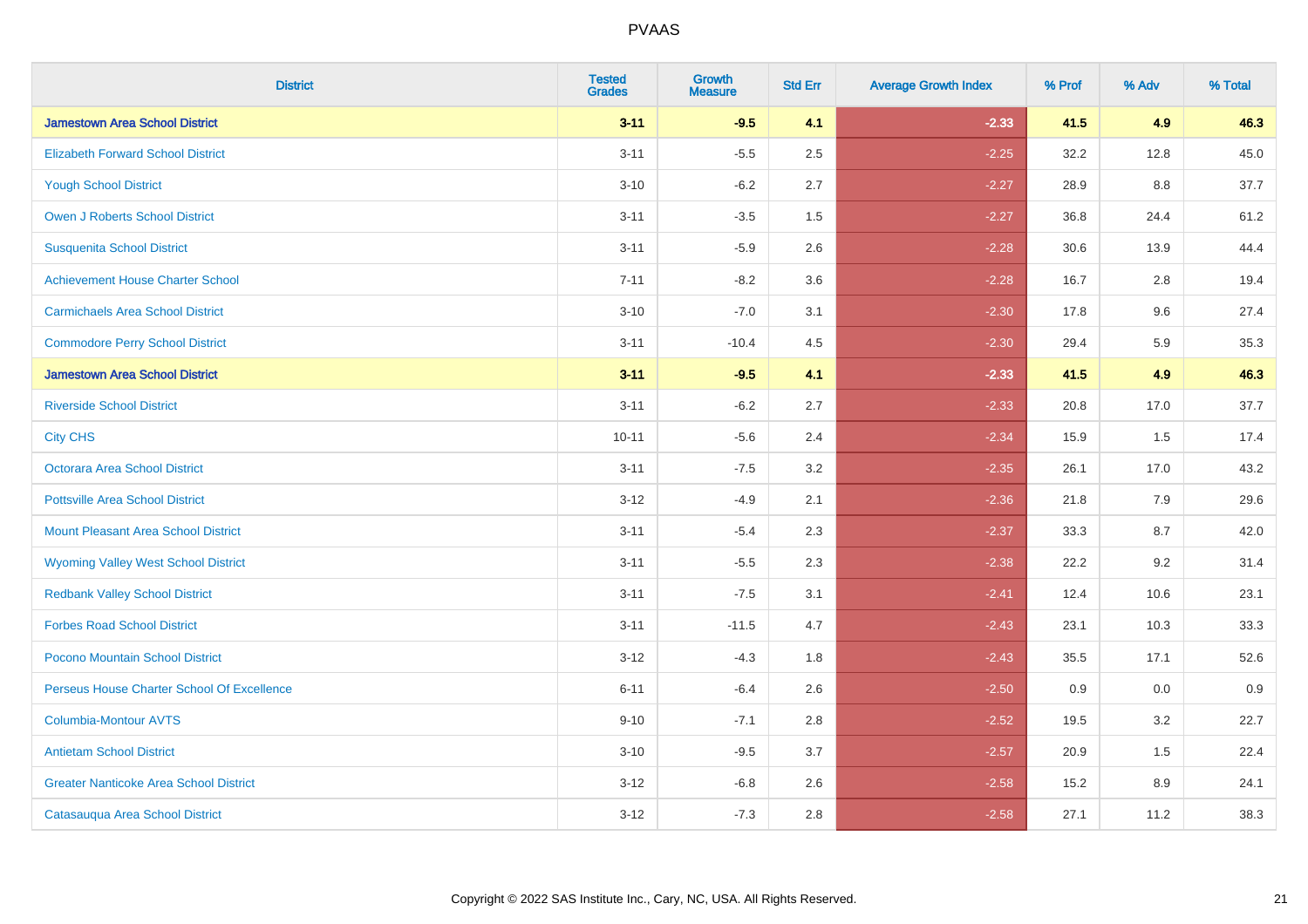| <b>District</b>                                | <b>Tested</b><br><b>Grades</b> | <b>Growth</b><br><b>Measure</b> | <b>Std Err</b> | <b>Average Growth Index</b> | % Prof | % Adv   | % Total |
|------------------------------------------------|--------------------------------|---------------------------------|----------------|-----------------------------|--------|---------|---------|
| <b>Jamestown Area School District</b>          | $3 - 11$                       | $-9.5$                          | 4.1            | $-2.33$                     | 41.5   | 4.9     | 46.3    |
| <b>Union City Area School District</b>         | $3 - 12$                       | $-8.7$                          | 3.3            | $-2.59$                     | 29.7   | 10.9    | 40.6    |
| <b>Bethel Park School District</b>             | $3 - 11$                       | $-4.4$                          | 1.7            | $-2.62$                     | 40.1   | 27.3    | 67.4    |
| <b>Richland School District</b>                | $3 - 11$                       | $-6.9$                          | 2.6            | $-2.63$                     | 40.1   | 20.9    | 61.0    |
| <b>Turkeyfoot Valley Area School District</b>  | $3 - 12$                       | $-15.4$                         | 5.8            | $-2.66$                     | 3.8    | 3.8     | 7.6     |
| <b>Connellsville Area School District</b>      | $3 - 11$                       | $-5.3$                          | 2.0            | $-2.67$                     | 24.2   | $5.0\,$ | 29.1    |
| <b>Blairsville-Saltsburg School District</b>   | $3 - 11$                       | $-7.5$                          | 2.8            | $-2.67$                     | 20.1   | 8.2     | 28.3    |
| <b>Lawrence County CTC</b>                     | $10 - 11$                      | $-9.8$                          | 3.7            | $-2.68$                     | 7.3    | 0.0     | 7.3     |
| <b>Avonworth School District</b>               | $3 - 10$                       | $-6.2$                          | 2.3            | $-2.68$                     | 35.9   | 14.1    | 50.0    |
| <b>Governor Mifflin School District</b>        | $3 - 11$                       | $-4.4$                          | 1.6            | $-2.69$                     | 30.3   | 7.7     | 38.0    |
| <b>Eastern York School District</b>            | $3 - 11$                       | $-6.2$                          | 2.3            | $-2.70$                     | 27.8   | 18.5    | 46.4    |
| La Academia Partnership Charter School         | $6 - 11$                       | $-15.5$                         | 5.7            | $-2.70$                     | 2.3    | 0.0     | 2.3     |
| <b>Karns City Area School District</b>         | $3 - 11$                       | $-7.2$                          | 2.6            | $-2.71$                     | 26.4   | 20.8    | 47.2    |
| Selinsgrove Area School District               | $3 - 12$                       | $-5.7$                          | 2.1            | $-2.74$                     | 25.4   | 13.9    | 39.2    |
| <b>Clarion-Limestone Area School District</b>  | $3 - 12$                       | $-10.0$                         | 3.6            | $-2.76$                     | 28.3   | 20.0    | 48.3    |
| <b>Pottsgrove School District</b>              | $3 - 11$                       | $-5.5$                          | 2.0            | $-2.78$                     | 28.6   | 10.3    | 38.8    |
| <b>Quakertown Community School District</b>    | $3 - 12$                       | $-4.3$                          | 1.5            | $-2.79$                     | 33.8   | 20.1    | 53.8    |
| <b>Sharon City School District</b>             | $3 - 11$                       | $-6.5$                          | 2.3            | $-2.79$                     | 13.1   | 5.0     | 18.1    |
| <b>Innovative Arts Academy Charter School</b>  | $6 - 11$                       | $-7.2$                          | 2.5            | $-2.83$                     | 2.0    | 0.0     | 2.0     |
| Southern Columbia Area School District         | $3 - 11$                       | $-8.5$                          | 3.0            | $-2.83$                     | 30.5   | 12.8    | 43.3    |
| <b>Berwick Area School District</b>            | $3 - 11$                       | $-6.9$                          | 2.4            | $-2.84$                     | 22.3   | 11.5    | 33.8    |
| Mifflinburg Area School District               | $3 - 11$                       | $-6.0$                          | 2.1            | $-2.87$                     | 32.7   | 13.3    | 46.0    |
| <b>Carbon Career &amp; Technical Institute</b> | $9 - 11$                       | $-9.3$                          | 3.2            | $-2.92$                     | 19.6   | 2.2     | 21.7    |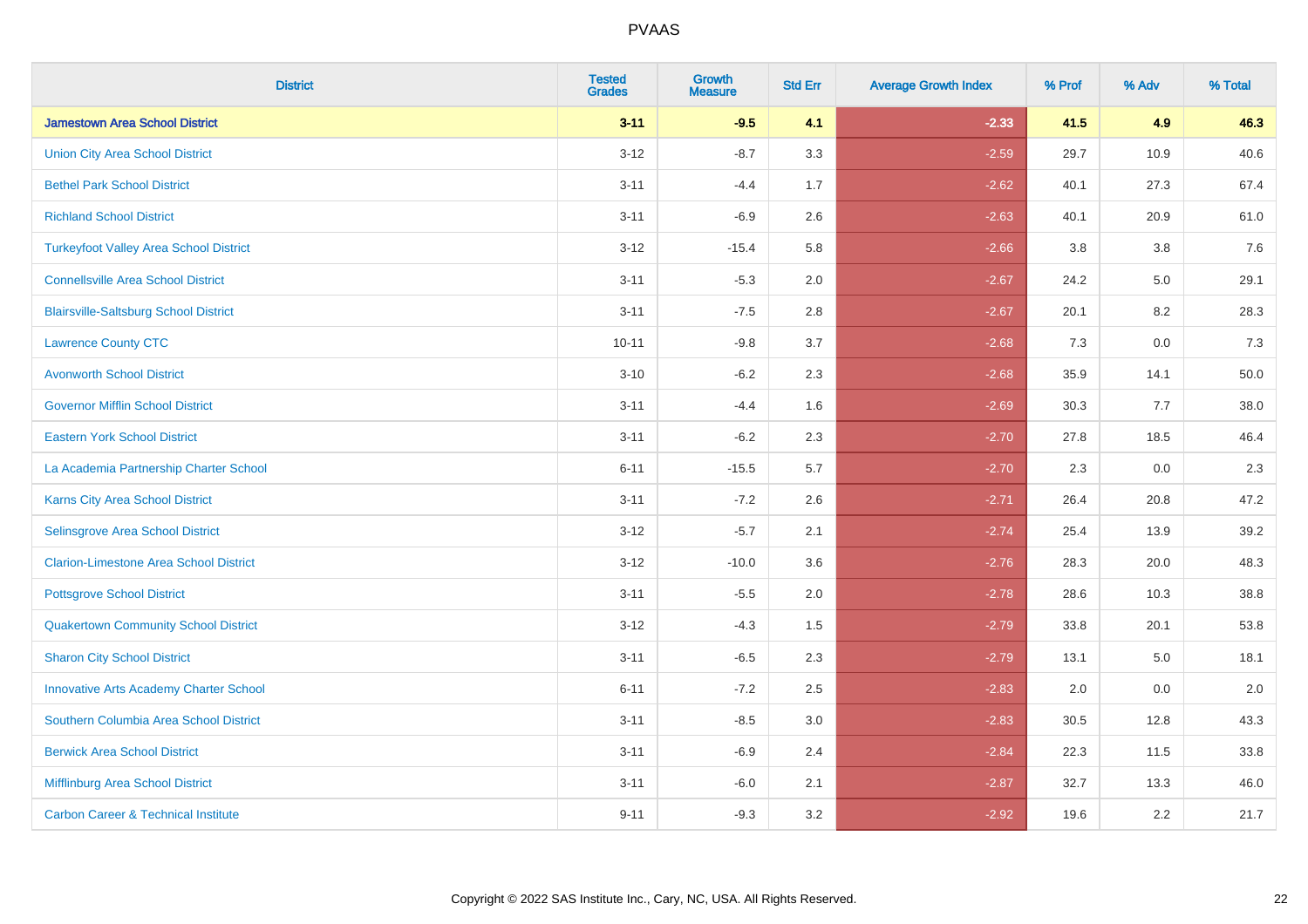| <b>District</b>                           | <b>Tested</b><br><b>Grades</b> | <b>Growth</b><br><b>Measure</b> | <b>Std Err</b> | <b>Average Growth Index</b> | % Prof | % Adv | % Total |
|-------------------------------------------|--------------------------------|---------------------------------|----------------|-----------------------------|--------|-------|---------|
| <b>Jamestown Area School District</b>     | $3 - 11$                       | $-9.5$                          | 4.1            | $-2.33$                     | 41.5   | 4.9   | 46.3    |
| <b>Baldwin-Whitehall School District</b>  | $3 - 11$                       | $-5.5$                          | 1.9            | $-2.93$                     | 32.0   | 14.7  | 46.7    |
| <b>Montour School District</b>            | $3 - 11$                       | $-6.1$                          | 2.1            | $-2.95$                     | 31.8   | 23.6  | 55.3    |
| <b>Carlisle Area School District</b>      | $3 - 11$                       | $-5.2$                          | 1.7            | $-2.99$                     | 28.0   | 19.3  | 47.3    |
| <b>Corry Area School District</b>         | $3 - 11$                       | $-6.8$                          | 2.3            | $-3.01$                     | 24.0   | 8.8   | 32.8    |
| <b>Gettysburg Area School District</b>    | $3 - 11$                       | $-6.0$                          | 2.0            | $-3.02$                     | 28.8   | 19.6  | 48.5    |
| Boys Latin Of Philadelphia Charter School | $6 - 12$                       | $-8.0$                          | 2.7            | $-3.02$                     | 1.4    | 0.0   | 1.4     |
| Imhotep Institute Charter High School     | $9 - 11$                       | $-17.6$                         | 5.8            | $-3.03$                     | 15.4   | 0.0   | 15.4    |
| <b>Greensburg Salem School District</b>   | $3 - 11$                       | $-6.9$                          | 2.2            | $-3.06$                     | 30.3   | 13.3  | 43.6    |
| <b>California Area School District</b>    | $3 - 10$                       | $-13.7$                         | 4.5            | $-3.06$                     | 41.7   | 16.7  | 58.3    |
| Jefferson-Morgan School District          | $3 - 10$                       | $-12.0$                         | 3.9            | $-3.09$                     | 28.6   | 6.1   | 34.7    |
| <b>Erie City School District</b>          | $3 - 12$                       | $-4.5$                          | 1.4            | $-3.09$                     | 13.4   | 6.7   | 20.1    |
| <b>Hanover Area School District</b>       | $3 - 11$                       | $-14.7$                         | 4.7            | $-3.13$                     | 12.1   | 3.0   | 15.2    |
| <b>Wissahickon School District</b>        | $3 - 10$                       | $-5.3$                          | 1.7            | $-3.14$                     | 27.5   | 29.0  | 56.6    |
| <b>Keystone Oaks School District</b>      | $3 - 11$                       | $-7.2$                          | 2.3            | $-3.14$                     | 30.0   | 11.1  | 41.0    |
| <b>Somerset Area School District</b>      | $3 - 11$                       | $-7.6$                          | 2.4            | $-3.17$                     | 21.0   | 14.5  | 35.5    |
| <b>Parkland School District</b>           | $3 - 11$                       | $-3.7$                          | 1.2            | $-3.17$                     | 31.4   | 30.6  | 62.0    |
| Montoursville Area School District        | $3-12$                         | $-8.4$                          | 2.6            | $-3.17$                     | 38.8   | 18.2  | 57.0    |
| <b>Canon-Mcmillan School District</b>     | $3 - 11$                       | $-5.0$                          | 1.5            | $-3.25$                     | 30.8   | 28.5  | 59.3    |
| <b>Riverview School District</b>          | $3 - 11$                       | $-13.0$                         | 4.0            | $-3.29$                     | 43.1   | 7.8   | 51.0    |
| Lackawanna Trail School District          | $3 - 10$                       | $-11.0$                         | 3.3            | $-3.35$                     | 13.1   | 18.0  | 31.2    |
| East Stroudsburg Area School District     | $3 - 11$                       | $-4.9$                          | 1.4            | $-3.38$                     | 22.7   | 12.5  | 35.2    |
| <b>Mount Carmel Area School District</b>  | $3 - 11$                       | $-7.9$                          | 2.3            | $-3.38$                     | 18.2   | 4.4   | 22.6    |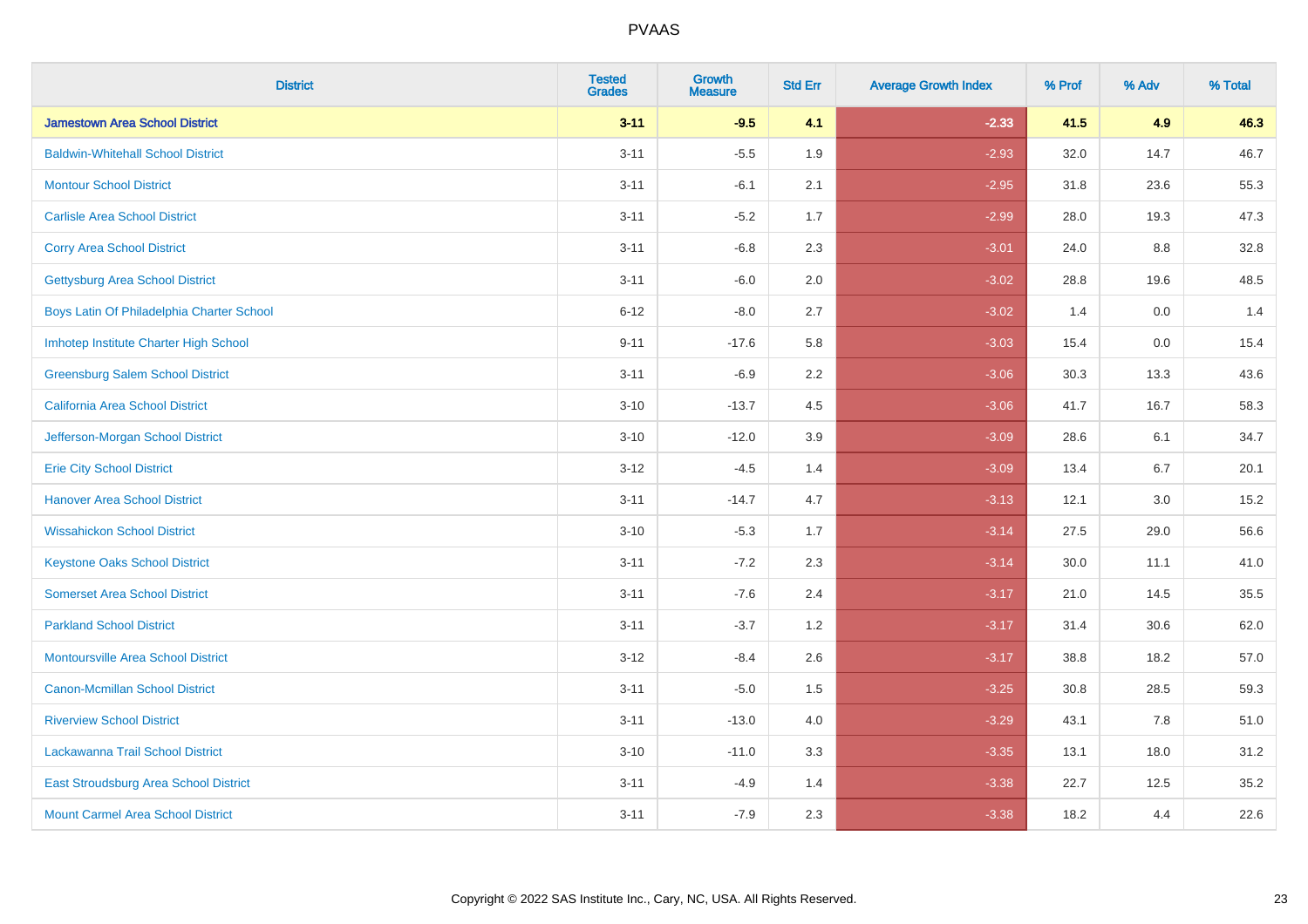| <b>District</b>                           | <b>Tested</b><br><b>Grades</b> | <b>Growth</b><br><b>Measure</b> | <b>Std Err</b> | <b>Average Growth Index</b> | % Prof | % Adv | % Total |
|-------------------------------------------|--------------------------------|---------------------------------|----------------|-----------------------------|--------|-------|---------|
| <b>Jamestown Area School District</b>     | $3 - 11$                       | $-9.5$                          | 4.1            | $-2.33$                     | 41.5   | 4.9   | 46.3    |
| <b>Shikellamy School District</b>         | $3 - 10$                       | $-8.3$                          | 2.4            | $-3.42$                     | 20.8   | 18.5  | 39.2    |
| <b>Ligonier Valley School District</b>    | $3 - 11$                       | $-10.8$                         | 3.1            | $-3.43$                     | 34.1   | 5.8   | 39.9    |
| <b>South Park School District</b>         | $3 - 11$                       | $-8.8$                          | 2.5            | $-3.46$                     | 28.1   | 17.0  | 45.2    |
| <b>Burgettstown Area School District</b>  | $3 - 11$                       | $-11.2$                         | 3.2            | $-3.46$                     | 16.0   | 2.7   | 18.7    |
| Mechanicsburg Area School District        | $3 - 11$                       | $-5.7$                          | 1.6            | $-3.48$                     | 35.1   | 16.0  | 51.2    |
| Morrisville Borough School District       | $3 - 11$                       | $-13.1$                         | 3.7            | $-3.52$                     | 4.9    | 1.6   | 6.6     |
| <b>West York Area School District</b>     | $3 - 12$                       | $-9.8$                          | 2.7            | $-3.57$                     | 21.9   | 10.9  | 32.8    |
| <b>Old Forge School District</b>          | $3 - 12$                       | $-11.3$                         | 3.1            | $-3.62$                     | 28.6   | 13.2  | 41.8    |
| <b>Shade-Central City School District</b> | $3 - 11$                       | $-14.6$                         | 4.0            | $-3.68$                     | 9.6    | 0.0   | 9.6     |
| Jefferson County-Dubois AVTS              | $9 - 11$                       | $-11.7$                         | 3.1            | $-3.72$                     | 17.6   | 2.8   | 20.4    |
| <b>Pittston Area School District</b>      | $3 - 11$                       | $-8.2$                          | 2.2            | $-3.75$                     | 26.7   | 14.8  | 41.5    |
| <b>Mohawk Area School District</b>        | $3 - 11$                       | $-10.5$                         | 2.8            | $-3.75$                     | 35.1   | 10.6  | 45.7    |
| <b>Grove City Area School District</b>    | $3 - 12$                       | $-8.8$                          | 2.3            | $-3.89$                     | 25.6   | 16.4  | 42.0    |
| <b>Tacony Academy Charter School</b>      | $3 - 11$                       | $-12.9$                         | 3.3            | $-3.90$                     | 8.6    | 1.4   | 10.0    |
| <b>Bethlehem Area School District</b>     | $3 - 11$                       | $-4.5$                          | 1.1            | $-3.91$                     | 20.4   | 11.3  | 31.7    |
| <b>Tussey Mountain School District</b>    | $3 - 12$                       | $-13.0$                         | 3.3            | $-3.93$                     | 11.1   | 3.2   | 14.3    |
| <b>Windber Area School District</b>       | $3 - 11$                       | $-11.9$                         | 3.0            | $-3.94$                     | 41.0   | 10.3  | 51.3    |
| <b>Plum Borough School District</b>       | $3 - 11$                       | $-9.4$                          | 2.4            | $-3.98$                     | 32.9   | 27.4  | 60.4    |
| <b>Ellwood City Area School District</b>  | $3 - 11$                       | $-12.5$                         | 3.1            | $-4.00$                     | 26.7   | 8.7   | 35.4    |
| <b>Deer Lakes School District</b>         | $3 - 11$                       | $-10.0$                         | 2.5            | $-4.02$                     | 27.7   | 9.9   | 37.6    |
| <b>Southmoreland School District</b>      | $3 - 11$                       | $-12.5$                         | 3.1            | $-4.04$                     | 33.3   | 15.5  | 48.8    |
| <b>Milton Area School District</b>        | $3 - 11$                       | $-10.1$                         | 2.5            | $-4.04$                     | 23.0   | 11.3  | 34.2    |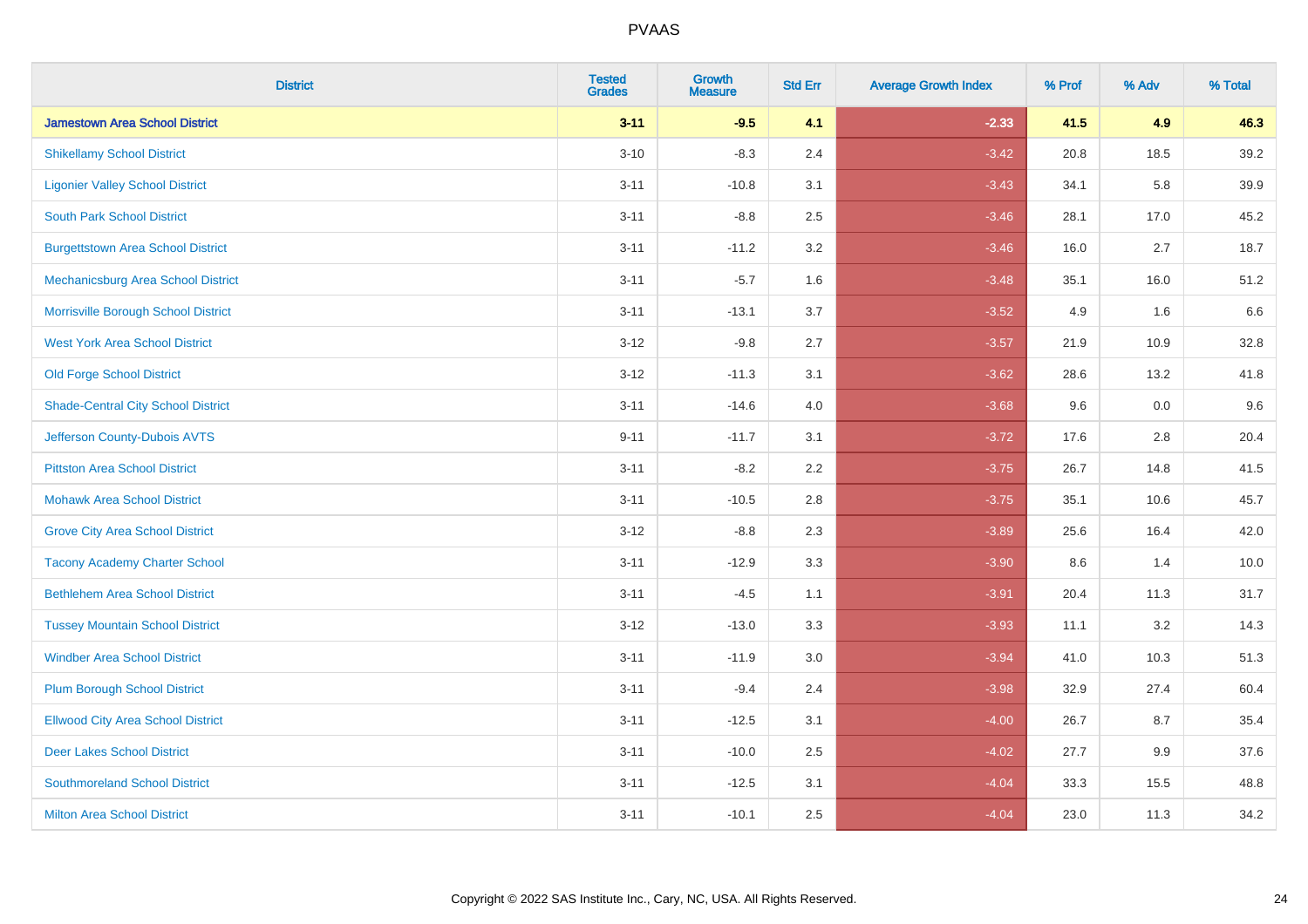| <b>District</b>                               | <b>Tested</b><br>Grades | <b>Growth</b><br><b>Measure</b> | <b>Std Err</b> | <b>Average Growth Index</b> | % Prof | % Adv   | % Total |
|-----------------------------------------------|-------------------------|---------------------------------|----------------|-----------------------------|--------|---------|---------|
| <b>Jamestown Area School District</b>         | $3 - 11$                | $-9.5$                          | 4.1            | $-2.33$                     | 41.5   | 4.9     | 46.3    |
| <b>Scranton School District</b>               | $3 - 12$                | $-10.1$                         | 2.5            | $-4.04$                     | 20.0   | 7.7     | 27.7    |
| <b>Mcguffey School District</b>               | $3 - 11$                | $-12.1$                         | 3.0            | $-4.06$                     | 12.8   | 5.9     | 18.6    |
| <b>Moniteau School District</b>               | $3 - 11$                | $-11.8$                         | 2.9            | $-4.07$                     | 22.6   | $5.0\,$ | 27.6    |
| <b>Mid Valley School District</b>             | $3 - 10$                | $-11.1$                         | 2.7            | $-4.07$                     | 28.3   | 8.1     | 36.4    |
| <b>Panther Valley School District</b>         | $3 - 12$                | $-13.3$                         | 3.2            | $-4.10$                     | 31.5   | 4.1     | 35.6    |
| <b>Williamsburg Community School District</b> | $3 - 11$                | $-16.9$                         | 4.1            | $-4.14$                     | 22.4   | 0.0     | 22.4    |
| <b>Central Fulton School District</b>         | $3 - 11$                | $-13.3$                         | 3.2            | $-4.20$                     | 18.1   | 9.7     | 27.8    |
| <b>Chartiers Valley School District</b>       | $3 - 11$                | $-9.1$                          | 2.1            | $-4.23$                     | 20.7   | 17.4    | 38.0    |
| <b>Central Dauphin School District</b>        | $3 - 11$                | $-5.2$                          | 1.2            | $-4.24$                     | 29.3   | 8.7     | 38.0    |
| <b>Interboro School District</b>              | $3-12$                  | $-8.4$                          | 2.0            | $-4.27$                     | 27.6   | 6.4     | 34.1    |
| <b>Big Spring School District</b>             | $3 - 11$                | $-9.8$                          | 2.3            | $-4.32$                     | 23.6   | 12.9    | 36.5    |
| <b>General Mclane School District</b>         | $3 - 11$                | $-10.7$                         | 2.4            | $-4.40$                     | 34.0   | 15.6    | 49.6    |
| <b>Chambersburg Area School District</b>      | $3 - 11$                | $-5.6$                          | 1.3            | $-4.42$                     | 24.2   | 15.2    | 39.4    |
| <b>Greenville Area School District</b>        | $3 - 11$                | $-13.2$                         | $3.0\,$        | $-4.45$                     | 32.1   | 4.6     | 36.7    |
| Jim Thorpe Area School District               | $3 - 11$                | $-10.9$                         | 2.4            | $-4.48$                     | 19.5   | 6.0     | 25.5    |
| <b>Hanover Public School District</b>         | $3 - 11$                | $-12.4$                         | 2.7            | $-4.50$                     | 22.7   | $6.2\,$ | 28.9    |
| <b>Northwestern School District</b>           | $3 - 11$                | $-14.6$                         | 3.2            | $-4.51$                     | 32.5   | 13.7    | 46.2    |
| <b>Dunmore School District</b>                | $3 - 11$                | $-12.2$                         | 2.7            | $-4.51$                     | 15.0   | 5.3     | 20.4    |
| <b>Derry Area School District</b>             | $3 - 11$                | $-11.8$                         | 2.6            | $-4.53$                     | 34.8   | 6.1     | 40.9    |
| <b>Fannett-Metal School District</b>          | $3 - 11$                | $-22.3$                         | 4.8            | $-4.65$                     | 16.4   | 6.6     | 23.0    |
| <b>Neshannock Township School District</b>    | $3 - 10$                | $-12.5$                         | 2.7            | $-4.73$                     | 29.0   | 13.0    | 42.0    |
| <b>Girard School District</b>                 | $3 - 11$                | $-12.3$                         | 2.6            | $-4.76$                     | 29.7   | 18.9    | 48.6    |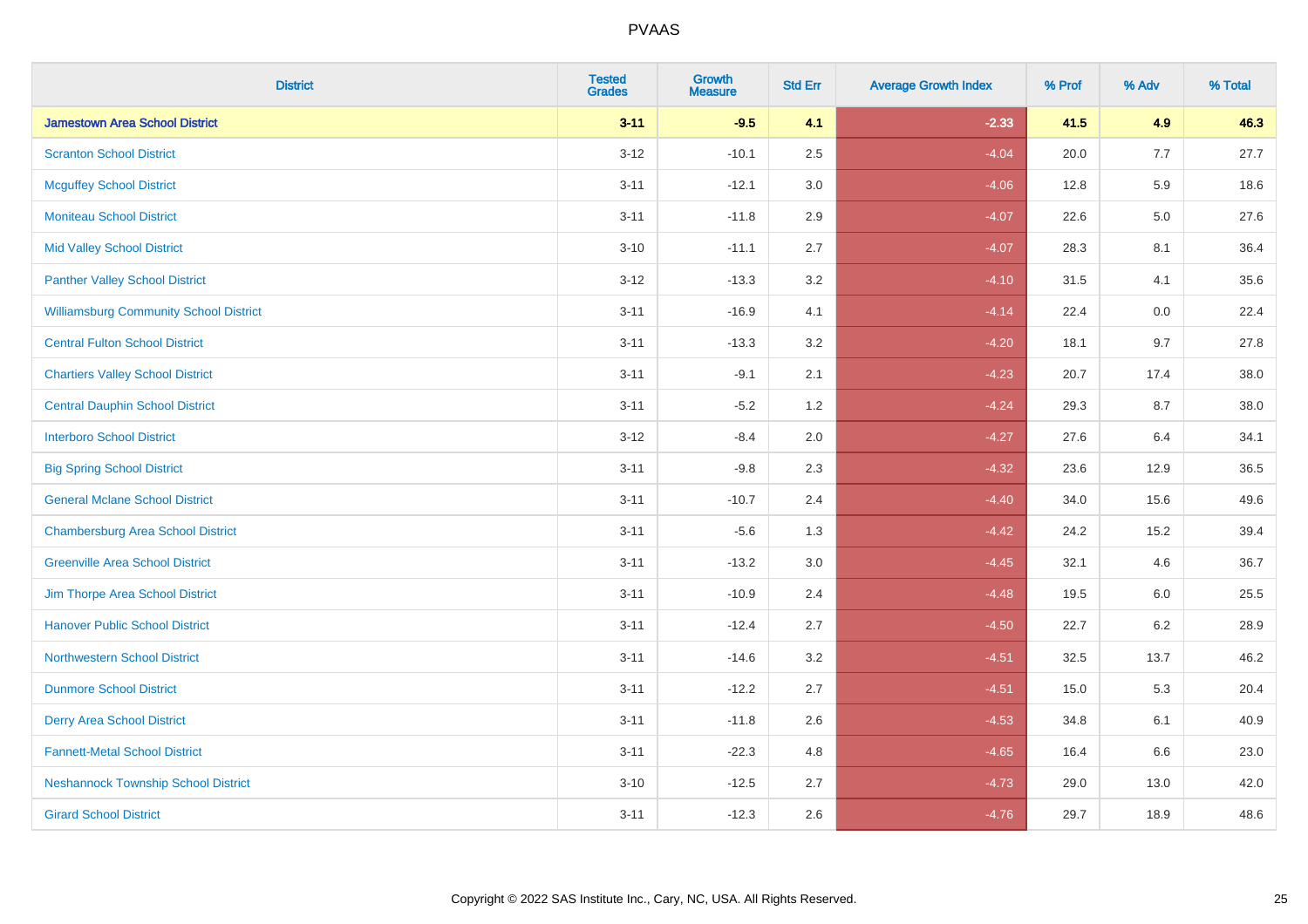| <b>District</b>                                    | <b>Tested</b><br><b>Grades</b> | <b>Growth</b><br><b>Measure</b> | <b>Std Err</b> | <b>Average Growth Index</b> | % Prof | % Adv   | % Total |
|----------------------------------------------------|--------------------------------|---------------------------------|----------------|-----------------------------|--------|---------|---------|
| <b>Jamestown Area School District</b>              | $3 - 11$                       | $-9.5$                          | 4.1            | $-2.33$                     | 41.5   | 4.9     | 46.3    |
| Lehigh Valley Charter High School For The Arts     | $9 - 10$                       | $-11.8$                         | 2.5            | $-4.76$                     | 28.9   | 5.7     | 34.6    |
| <b>West Mifflin Area School District</b>           | $3 - 12$                       | $-11.9$                         | 2.5            | $-4.77$                     | 15.9   | 4.0     | 19.9    |
| <b>Chartiers-Houston School District</b>           | $3 - 10$                       | $-16.5$                         | 3.5            | $-4.79$                     | 26.3   | $6.6\,$ | 32.9    |
| <b>Executive Education Academy Charter School</b>  | $3 - 10$                       | $-14.6$                         | 3.0            | $-4.81$                     | 8.5    | 1.2     | 9.8     |
| <b>Trinity Area School District</b>                | $3 - 11$                       | $-8.7$                          | 1.8            | $-4.87$                     | 20.9   | $9.8\,$ | 30.8    |
| Meyersdale Area School District                    | $3 - 11$                       | $-16.1$                         | 3.3            | $-4.94$                     | 20.3   | 5.8     | 26.1    |
| <b>East Lycoming School District</b>               | $3 - 11$                       | $-10.9$                         | 2.1            | $-5.08$                     | 22.5   | 8.2     | 30.8    |
| <b>Wilkes-Barre Area School District</b>           | $3 - 11$                       | $-12.4$                         | 2.4            | $-5.18$                     | 14.2   | 3.7     | 17.9    |
| <b>Bristol Township School District</b>            | $3 - 11$                       | $-7.4$                          | 1.4            | $-5.32$                     | 13.8   | 4.6     | 18.4    |
| Philadelphia Academy Charter School                | $3 - 11$                       | $-14.7$                         | 2.7            | $-5.42$                     | 21.6   | 3.9     | 25.5    |
| <b>Washington School District</b>                  | $3 - 11$                       | $-15.9$                         | 2.9            | $-5.44$                     | 12.9   | 1.7     | 14.7    |
| <b>Lincoln Park Performing Arts Charter School</b> | $7 - 11$                       | $-14.9$                         | 2.7            | $-5.45$                     | 39.3   | $8.9\,$ | 48.2    |
| <b>Frazier School District</b>                     | $3 - 11$                       | $-18.9$                         | 3.4            | $-5.49$                     | 18.3   | 1.4     | 19.7    |
| <b>Aliquippa School District</b>                   | $3 - 11$                       | $-20.0$                         | 3.6            | $-5.54$                     | 1.7    | 0.0     | 1.7     |
| <b>Central Cambria School District</b>             | $3 - 11$                       | $-12.7$                         | 2.3            | $-5.61$                     | 19.4   | 7.4     | 26.9    |
| <b>Coatesville Area School District</b>            | $3 - 11$                       | $-9.5$                          | 1.6            | $-5.81$                     | 12.8   | 3.3     | 16.2    |
| <b>New Castle Area School District</b>             | $3 - 12$                       | $-13.6$                         | 2.3            | $-5.99$                     | 17.6   | 2.0     | 19.5    |
| <b>Kennett Consolidated School District</b>        | $3 - 11$                       | $-10.4$                         | 1.7            | $-6.27$                     | 28.7   | 14.0    | 42.7    |
| <b>Big Beaver Falls Area School District</b>       | $3 - 11$                       | $-17.9$                         | 2.8            | $-6.27$                     | 9.4    | 2.8     | 12.2    |
| <b>Hempfield Area School District</b>              | $3 - 12$                       | $-10.2$                         | 1.6            | $-6.37$                     | 28.1   | 19.2    | 47.3    |
| <b>York Co School Of Technology</b>                | $9 - 12$                       | $-10.9$                         | 1.6            | $-6.79$                     | 22.6   | 4.0     | 26.6    |
| <b>Greater Latrobe School District</b>             | $3 - 11$                       | $-14.1$                         | 2.0            | $-7.14$                     | 41.0   | 12.6    | 53.6    |